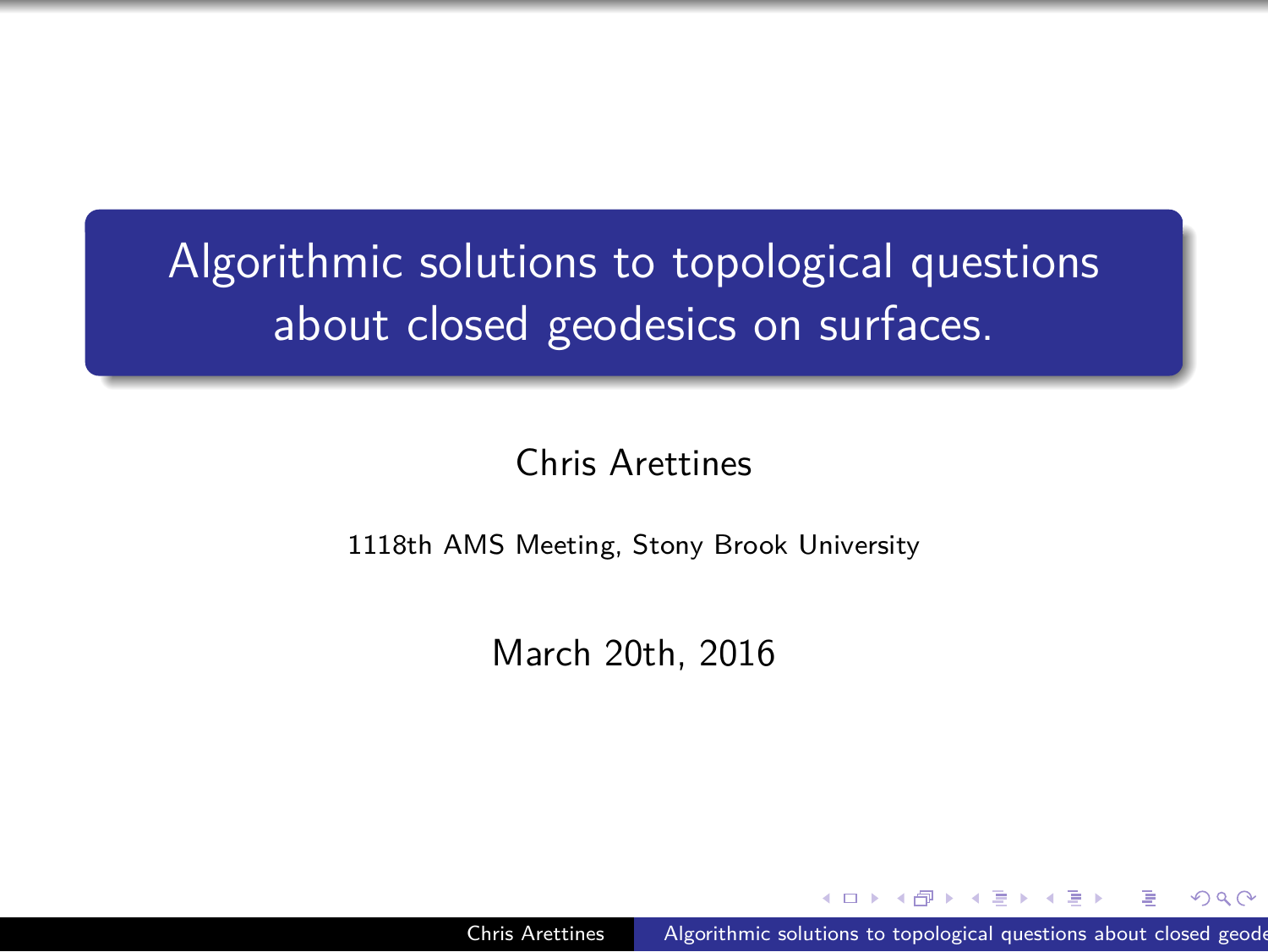**Motivating Question:** How are the algebraic/combinatoric properties of closed geodesics related to topological/geometric properties?

**Algebraic Descriptions:** Reduced cyclic words, edge-crossing sequences **Topological/Geometric properties:** Minimal intersection numbers, filling property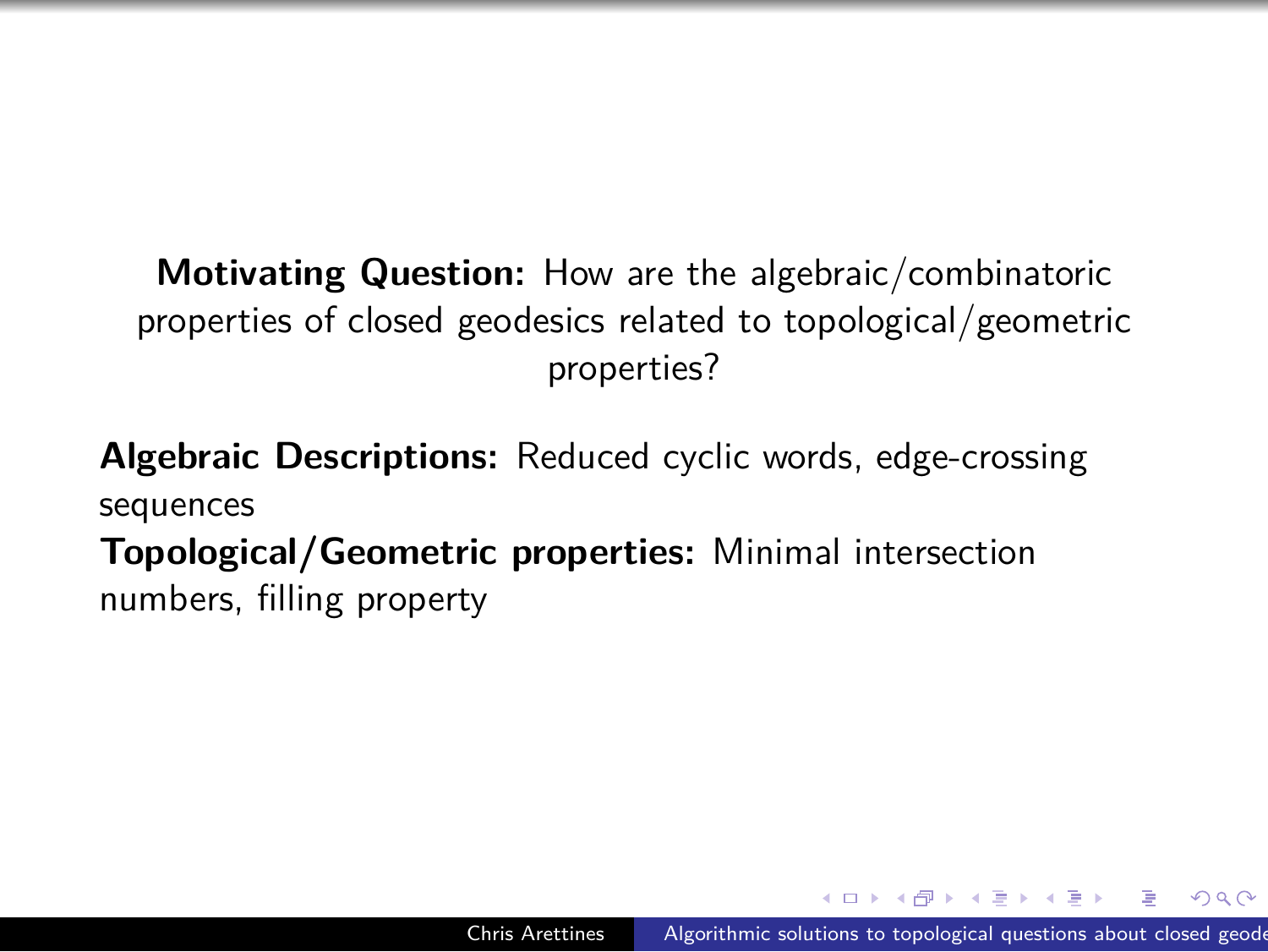## Combinatorial Algorithms

Question: Given a gluing pattern for a polygon P representing a surface S, and an edge crossing sequence for a closed curve *γ* on S, can we determine:

- A configuration for *γ* which minimizes the number of self-intersections?
- Whether or not  $\gamma$  is filling?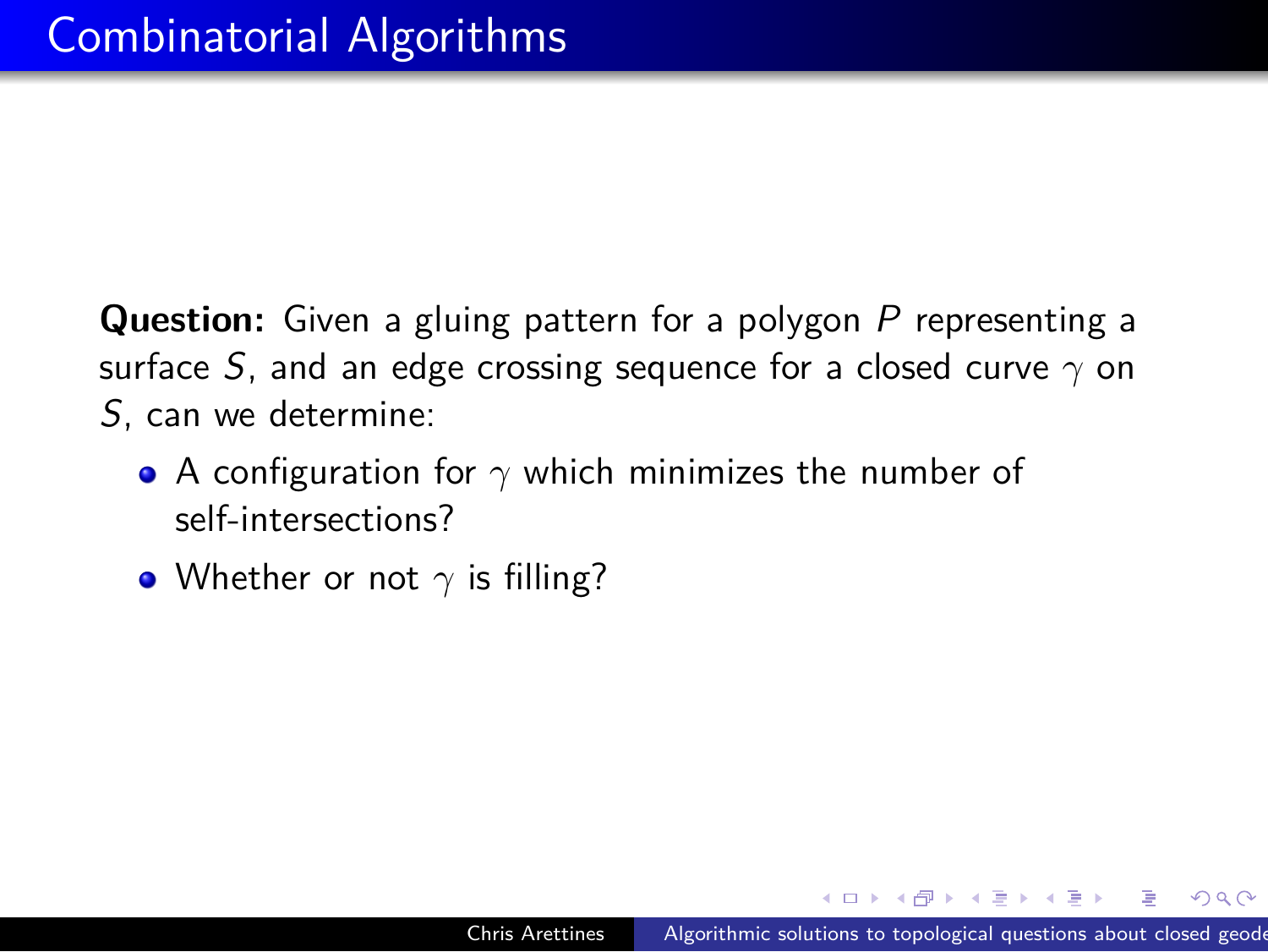## The Combinatorial Homotopy Algorithm

### Theorem

(Hass and Scott 1985) If a curve in a free homotopy class has excess self-intersection, then the curve contains a proper bigon or monogon, which can be removed via homotopy.

**Idea**: Encode a curve combinatorially, search this encoding for proper bigons or monogons.



Figure: An arbitrary curve in the free homotopy class  $[a^2cdB^3]$  is first straightened out into line segments, and then modified to remove bigons.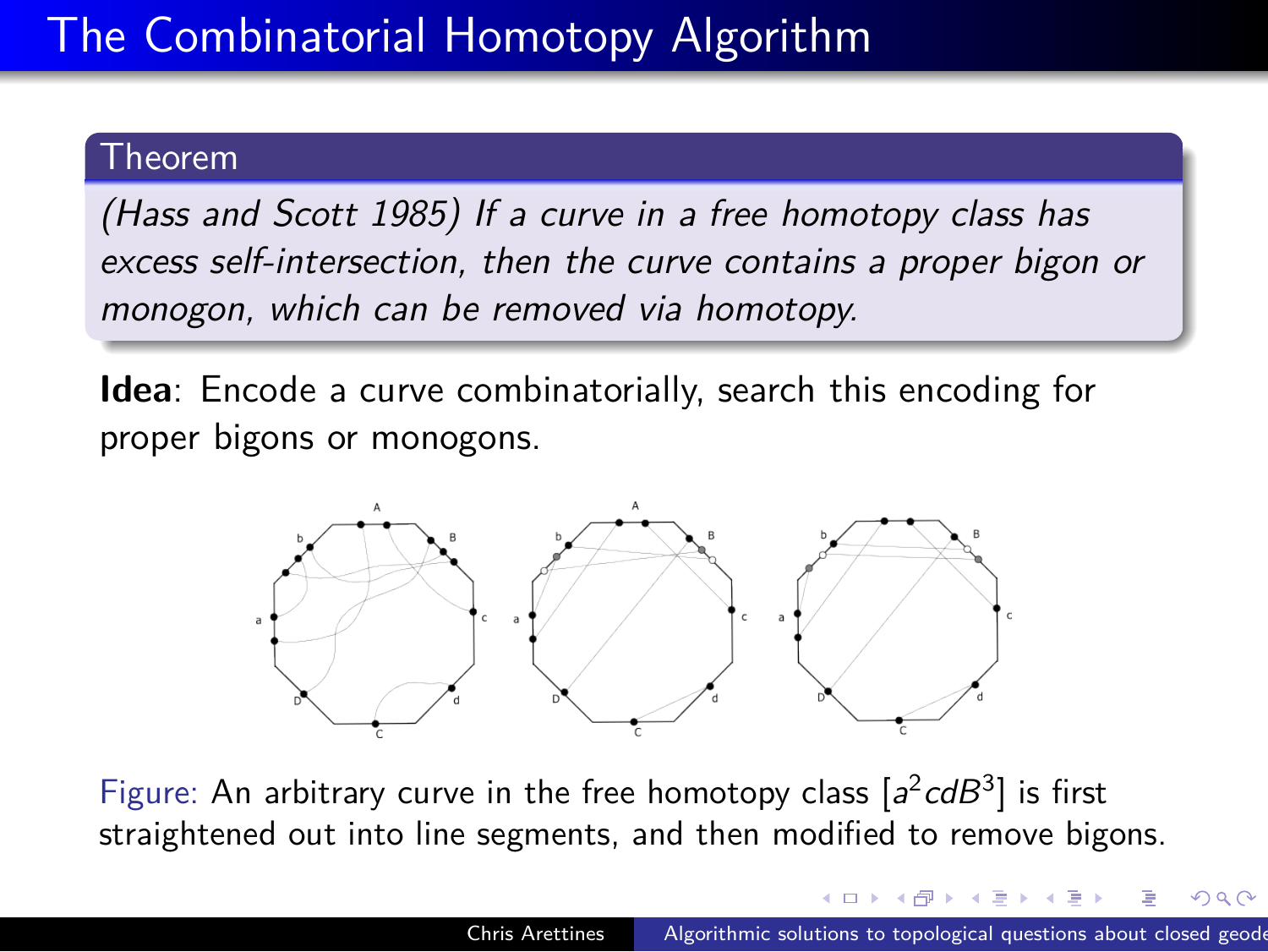### The Combinatorial Homotopy Algorithm

### Proposition

The number of intersections and presence of bigons is completely encoded by the cyclic labeling of points along *∂*P that the curve crosses, and the pairs of points which are connected by line segments.

Using this information, we can identify combinatorial bigons, which are paired sequences of segments which whose initial and terminal pairs of segments cross.

**Question:** Can we distinguish between proper and improper bigons just using the combinatorial information?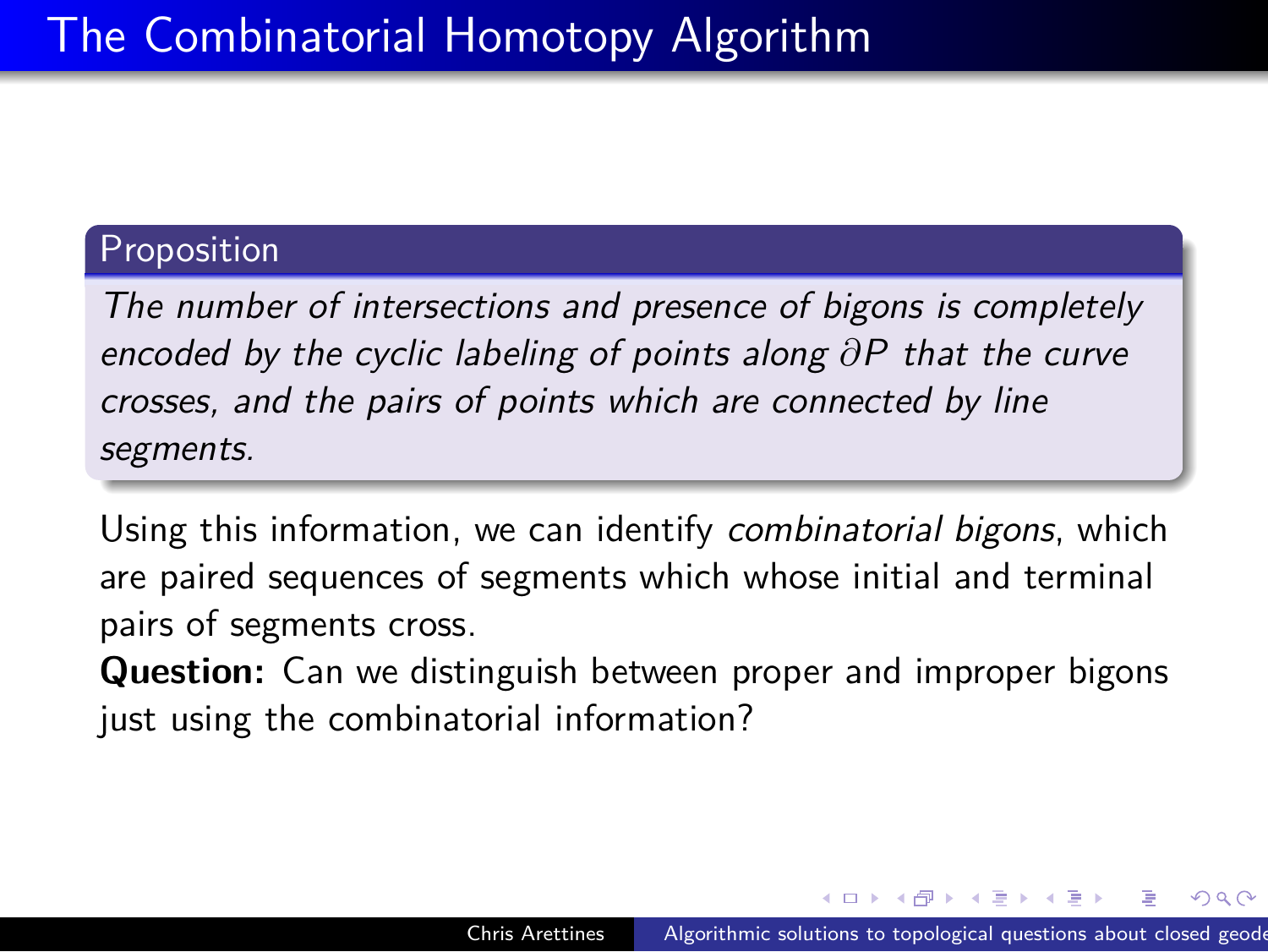



 $\begin{aligned} \mathbf{A} \in \mathbb{R} \times \mathbb{R} \rightarrow \mathbb{R} \times \mathbb{R} \times \mathbb{R} \times \mathbb{R} \times \mathbb{R} \times \mathbb{R} \times \mathbb{R} \times \mathbb{R} \times \mathbb{R} \times \mathbb{R} \times \mathbb{R} \times \mathbb{R} \times \mathbb{R} \times \mathbb{R} \times \mathbb{R} \times \mathbb{R} \times \mathbb{R} \times \mathbb{R} \times \mathbb{R} \times \mathbb{R} \times \mathbb{R} \times \mathbb{R} \times \mathbb{R} \times \mathbb{R} \$ Figure: An example of a proper and improper bigon on the torus, along with schematic preimages on  $S^1.$ 

| . כי ייס בס            | - イロ ト イ門 ト イ ヨ ト イ ヨ ト ニ ヨー イ) Q (*・                             |
|------------------------|-------------------------------------------------------------------|
| <b>Chris Arettines</b> | Algorithmic solutions to topological questions about closed geode |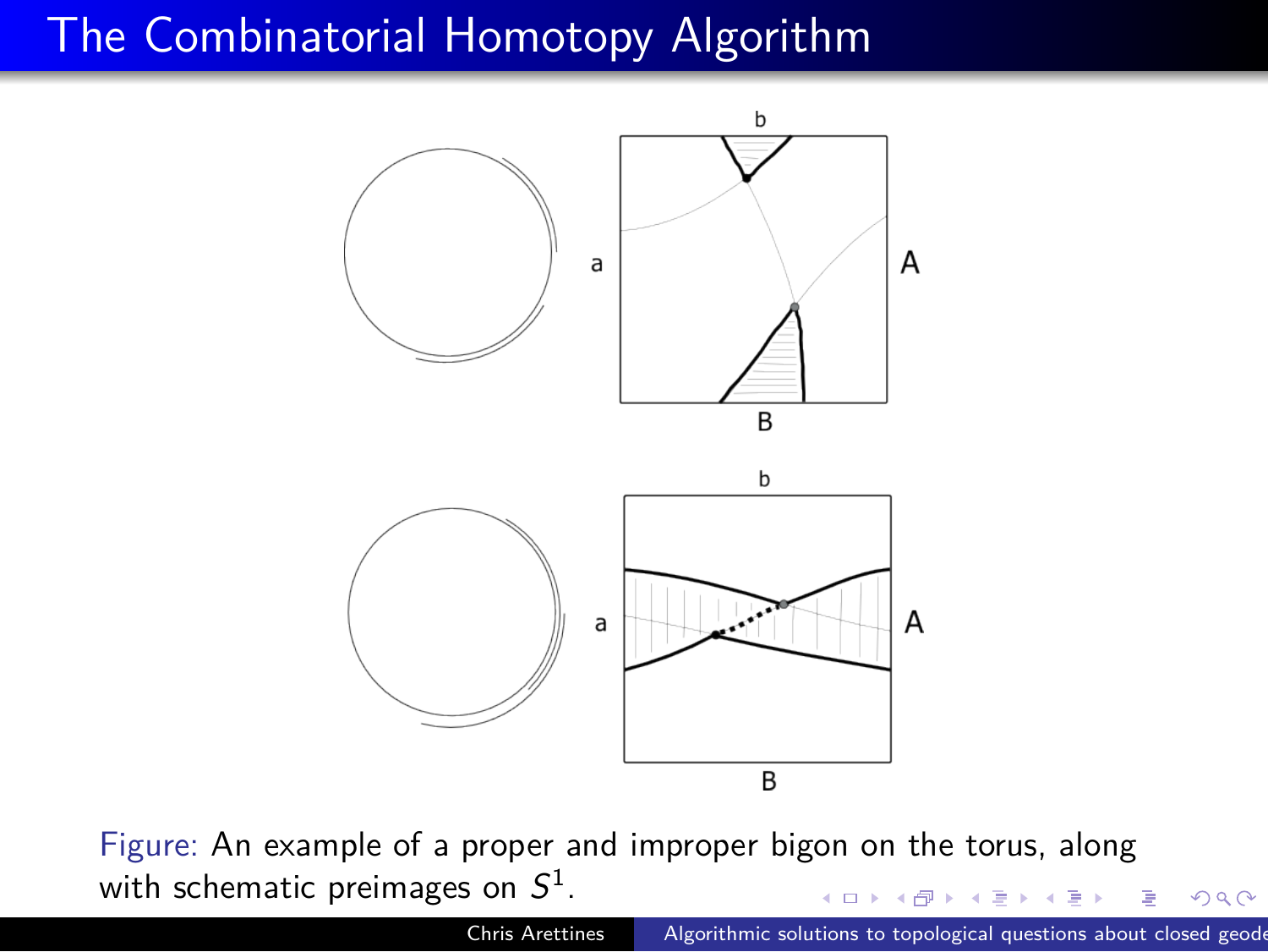## The Combinatorial Homotopy Algorithm

### **Answer:** Almost.

#### Theorem

A combinatorial bigon corresponds to an improper bigon on the surface if:

- The two sequences of segments determining the bigon have *≥* 2 segments in common.
- The two sequences of segments determining the bigon have 1 segment in common, and the relative positions of the endpoints of the segments are as in the following figure.



. .

 $2QQ$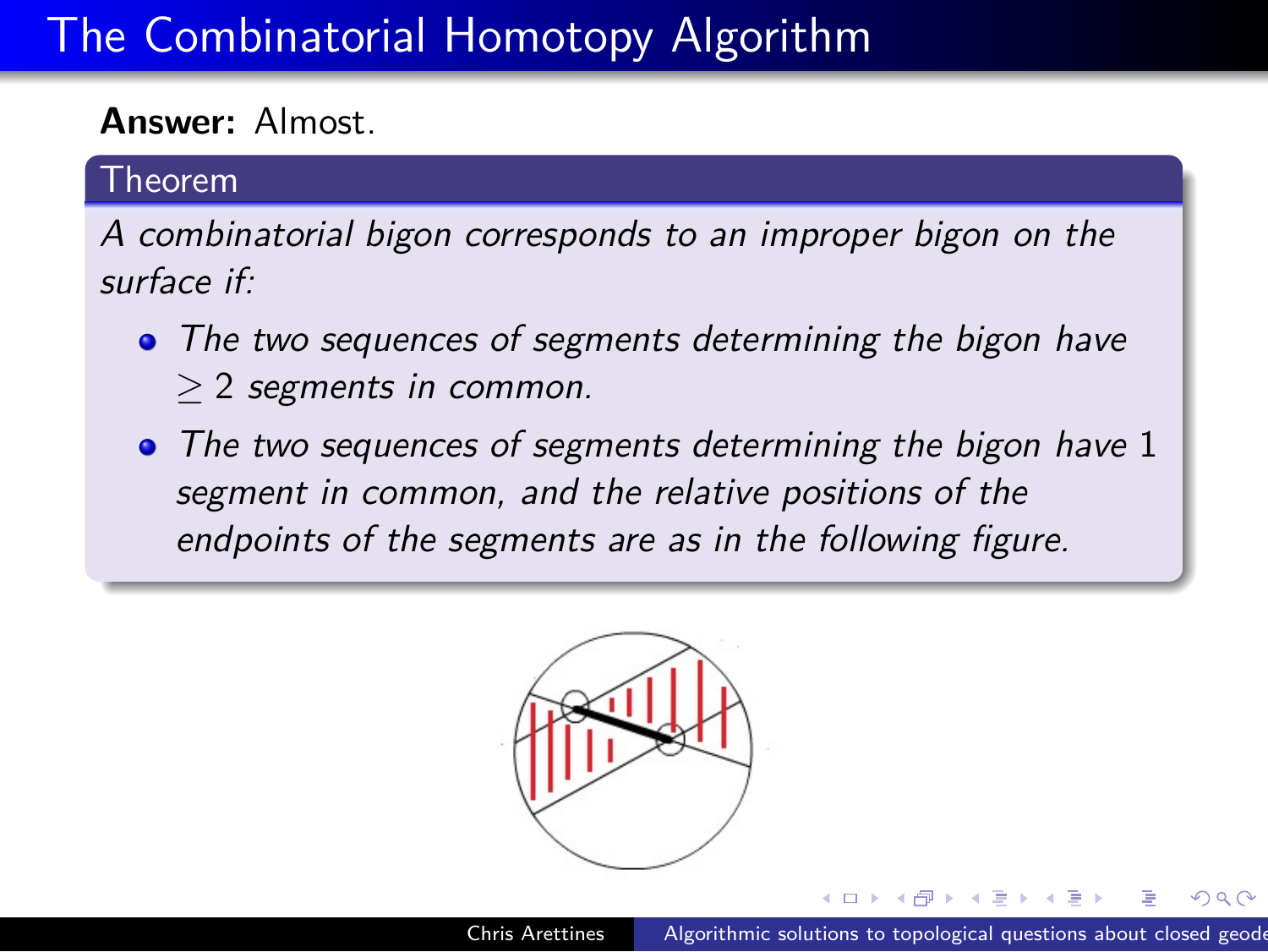## The Combinatorial Homotopy Algorithm

### Theorem

If a combinatorial bigon is not one of the types in the previous theorem, then it is removable.

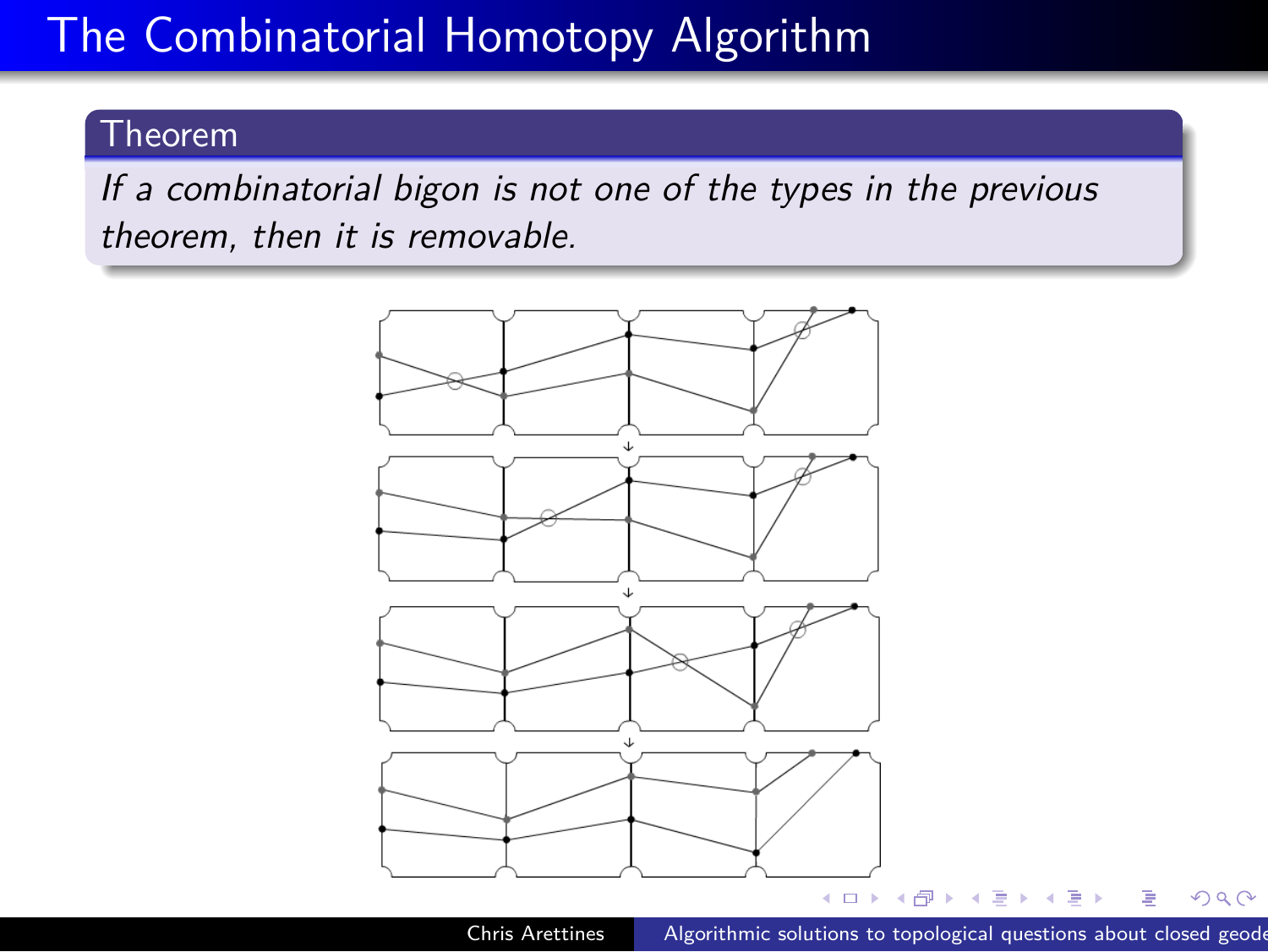### Definition

Two geodesics are hyperbolically linked if their endpoints alternate on *∂*H<sup>2</sup> .

### **Definition**

Two subwords of  $W$  of length one,  $w_j$  and  $w_k$ , are said to be a short link if the sequence of letters  $w_{j-1}^{-1}, w_{k-1}^{-1}, w_j, w_k$  has no repetitions and appears in clockwise order in the labeling of the fundamental polygon.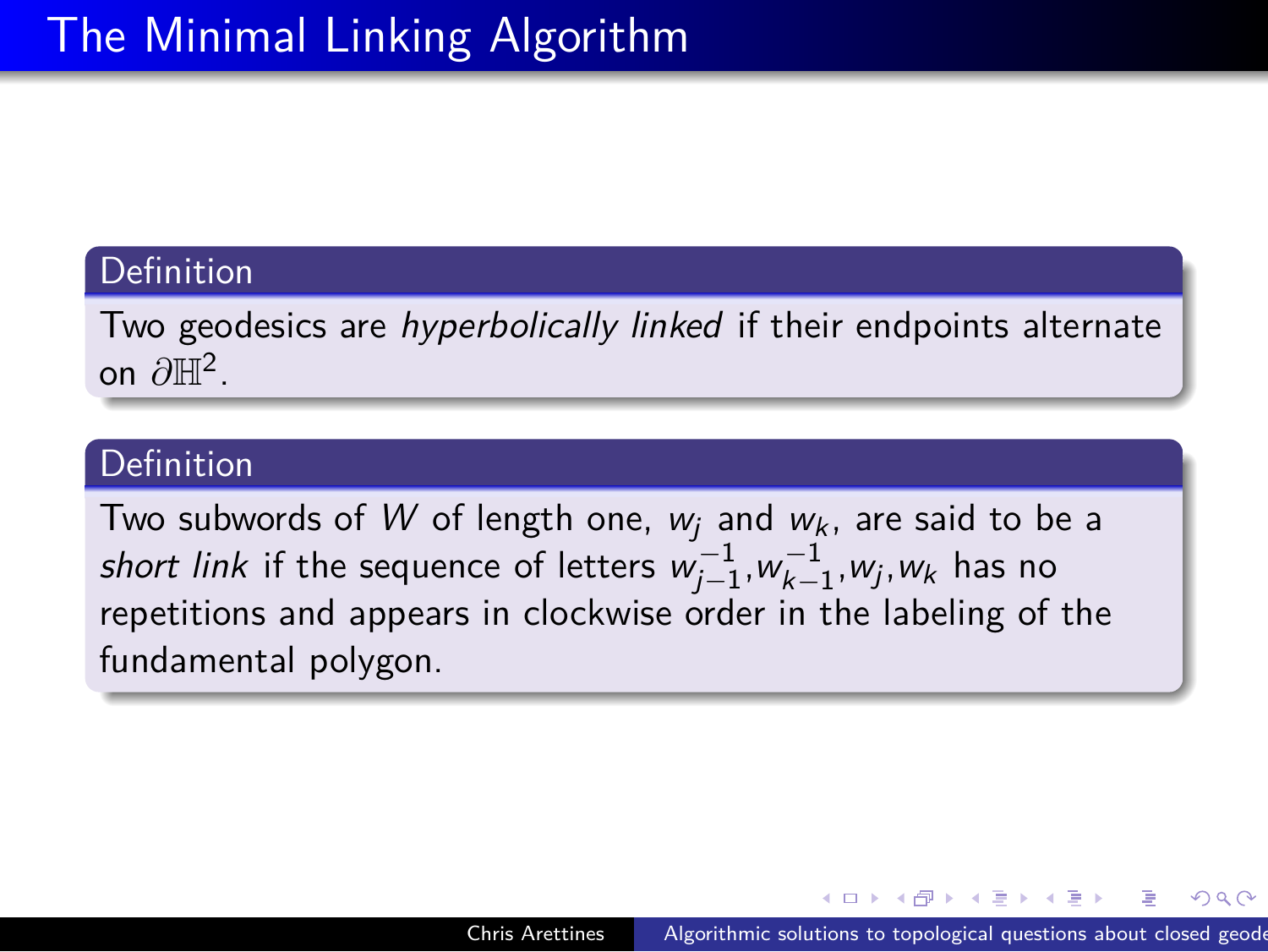#### Definition

Two subwords of W of length  $l > 1$ ,  $W_j = w_j w_{j+1} ... w_{j+l-1}$  and  $W_k = w_k w_{k+1} ... w_{k+l-1}$  are said to be a *parallel long link* if:

$$
\bullet \quad w_{j+i} = w_{k+i} \forall \ 0 < i < l-1
$$

2  $w_j^{-1}$  ≠  $w_k$  and  $w_{j+l-1}$  ≠  $w_{k+l-1}$ 

**3** The two sequences of letters  $w_j^{-1}, w_k^{-1}, w_j = w_k$  and wj+l*−*<sup>1</sup>,wk+l*−*<sup>1</sup>,wj+l*−*<sup>2</sup> = wk+l*−*<sup>2</sup> appear in clockwise order in the labeling of the fundamental polygon.

#### Definition

Two subwords of W of length l *>* 1,W<sup>j</sup> = wjwj+1*...*wj+l*−*<sup>1</sup> and  $W_k = w_k w_{k+1} ... w_{k+l-1}$  are said to be an *alternating long link* if  $W_j$  and  $W_k^{-1}$ form a parallel long link.

#### Theorem

(Cohen-Lustig 1987) Intersections in a minimal representative of a primitive free homtopy class with word W are in bijection with the set of short, parallel, and alternating links in W.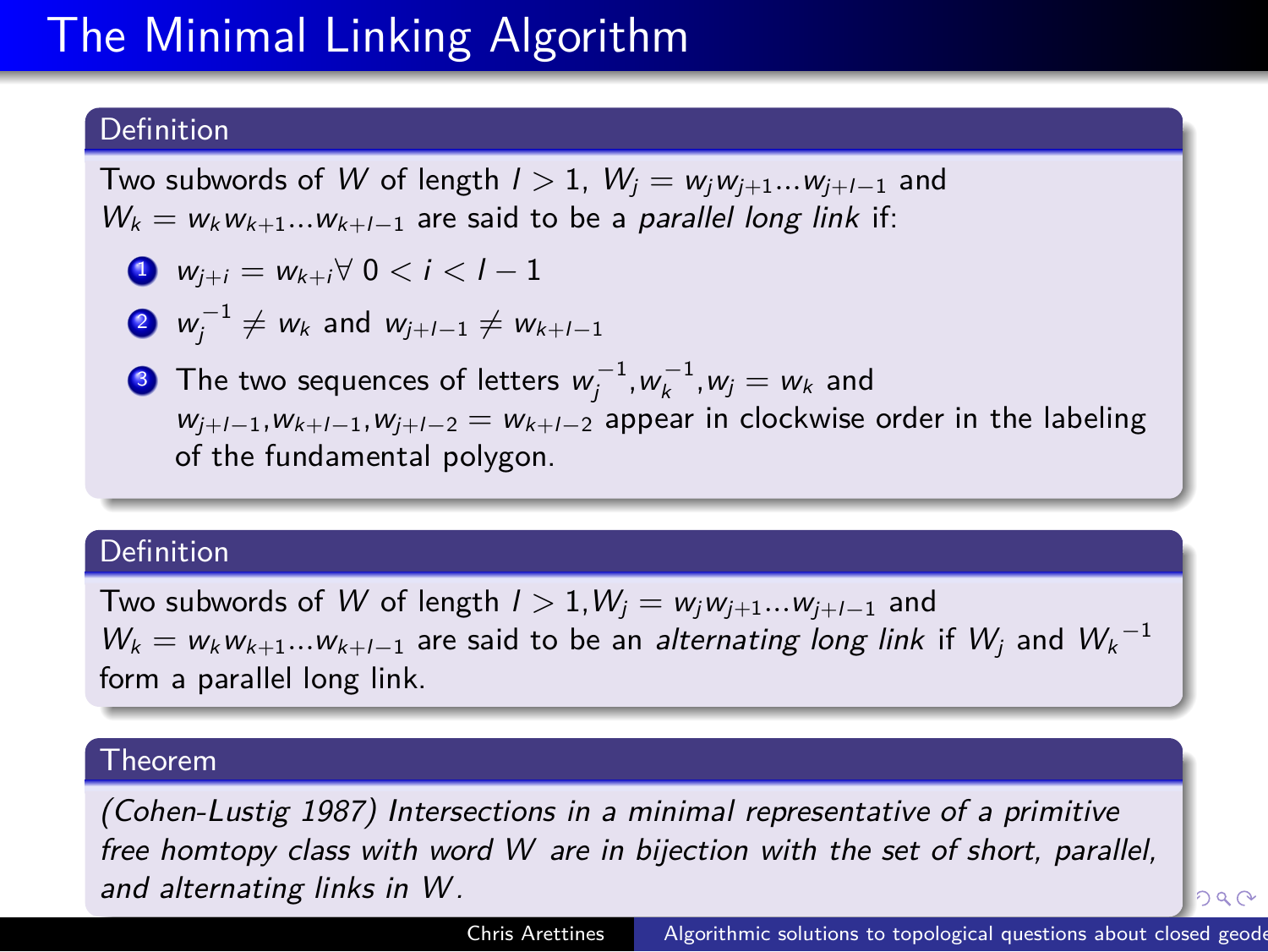#### Algorithm

- **1** Form the list of links uniquely determined by your input.
- <sup>2</sup> Choose a side of the polygon and list the collection of arcs entering the same edge of the polygon.
- Choose a pair of arcs along this side and ask following: Are these arcs part of a link?
	- **If not, then you know the relative positions of the endpoints are such that they do not cross.**
	- If so, are these arcs part of a link that has been previously considered?
		- If not, choose the relative positions of their endpoints so that they cross. If the arcs are part of a long link, this decides the relative positions of the other endpoints involved in the link as well.
		- If so, you already know their relative positions from a previous step in the algorithm.
- <sup>4</sup> Until all pairs have been exhausted, choose a new arc and pair it with all of the arcs that have been considered up to this point, asking the question in step 3.
- **6** Repeat steps 2 through 4 for a new side that has not been examined until all arcs are exhausted.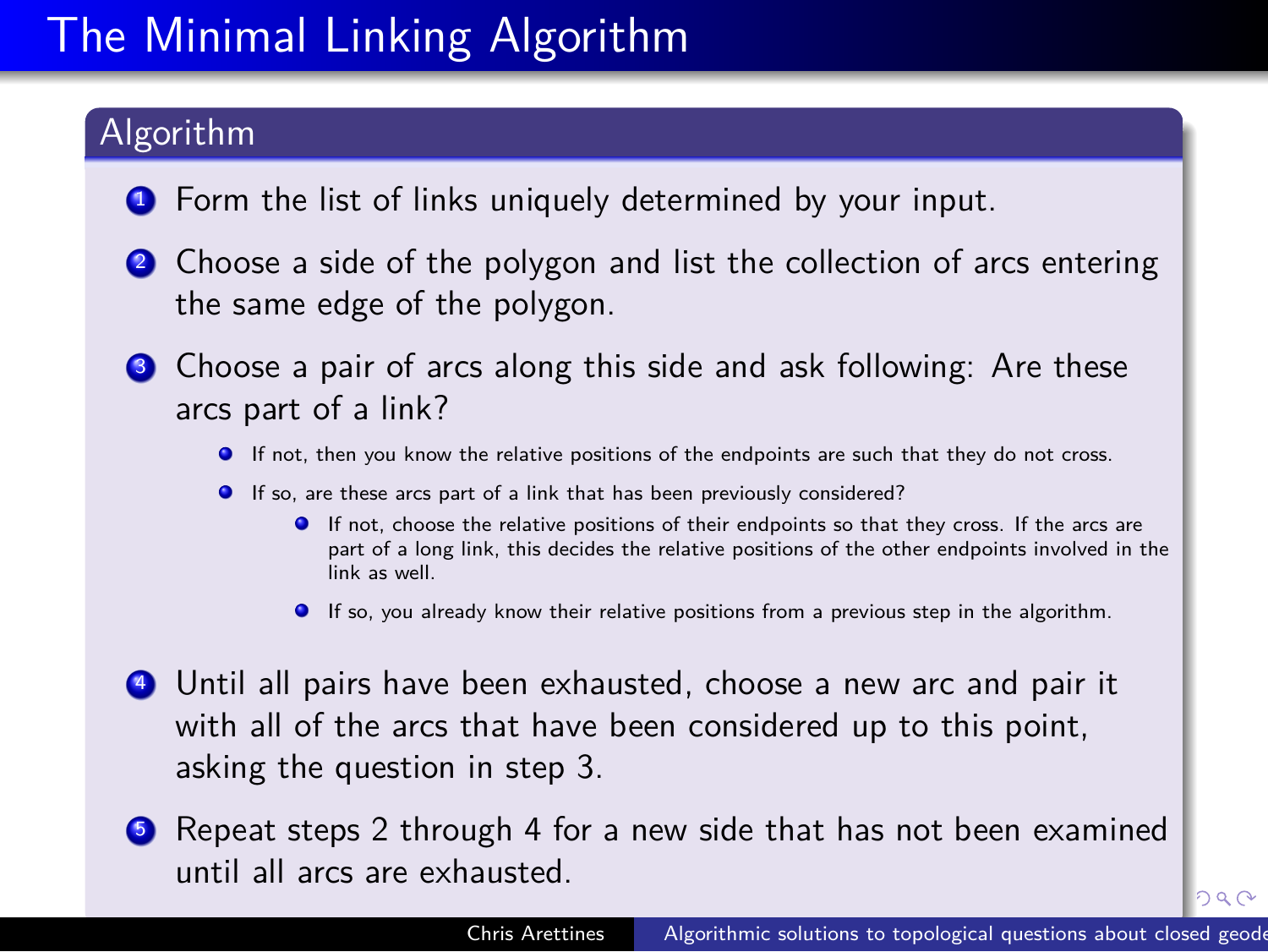**Example:**  $A^3b^2$ 

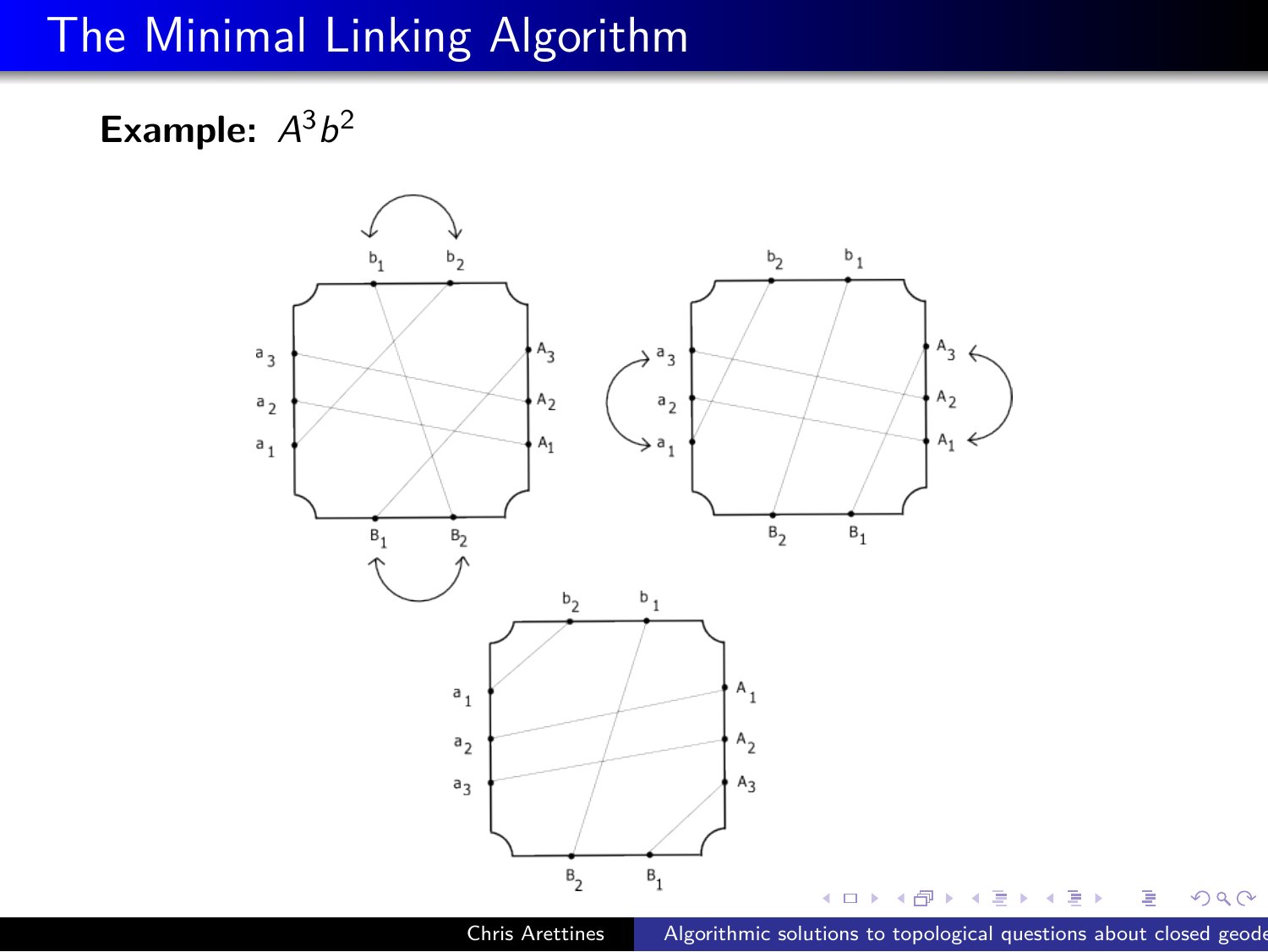### Proposition

If  $\gamma$  is a curve of word length n which does not fill, then there is a curve of word length *≤* 2n which does not intersect *γ*.

**Question:** Can we do better than this brute force method? **Answer:** Yes, we can quickly compute the relative boundary of any curve *γ*.

### **Definition**

The essential subsurface of curve  $\gamma \subset S$  is the smallest complexity *π*1-injective subsurface S *′* which contains *γ*.

### Definition

The relative boundary of an essential subsurface S *′ ⊂* S is the collection of free homotopy classes in  $\pi_1(S)$  corresponding to the boundary curves of S *′* .

. . . . . . . . . .

. . . .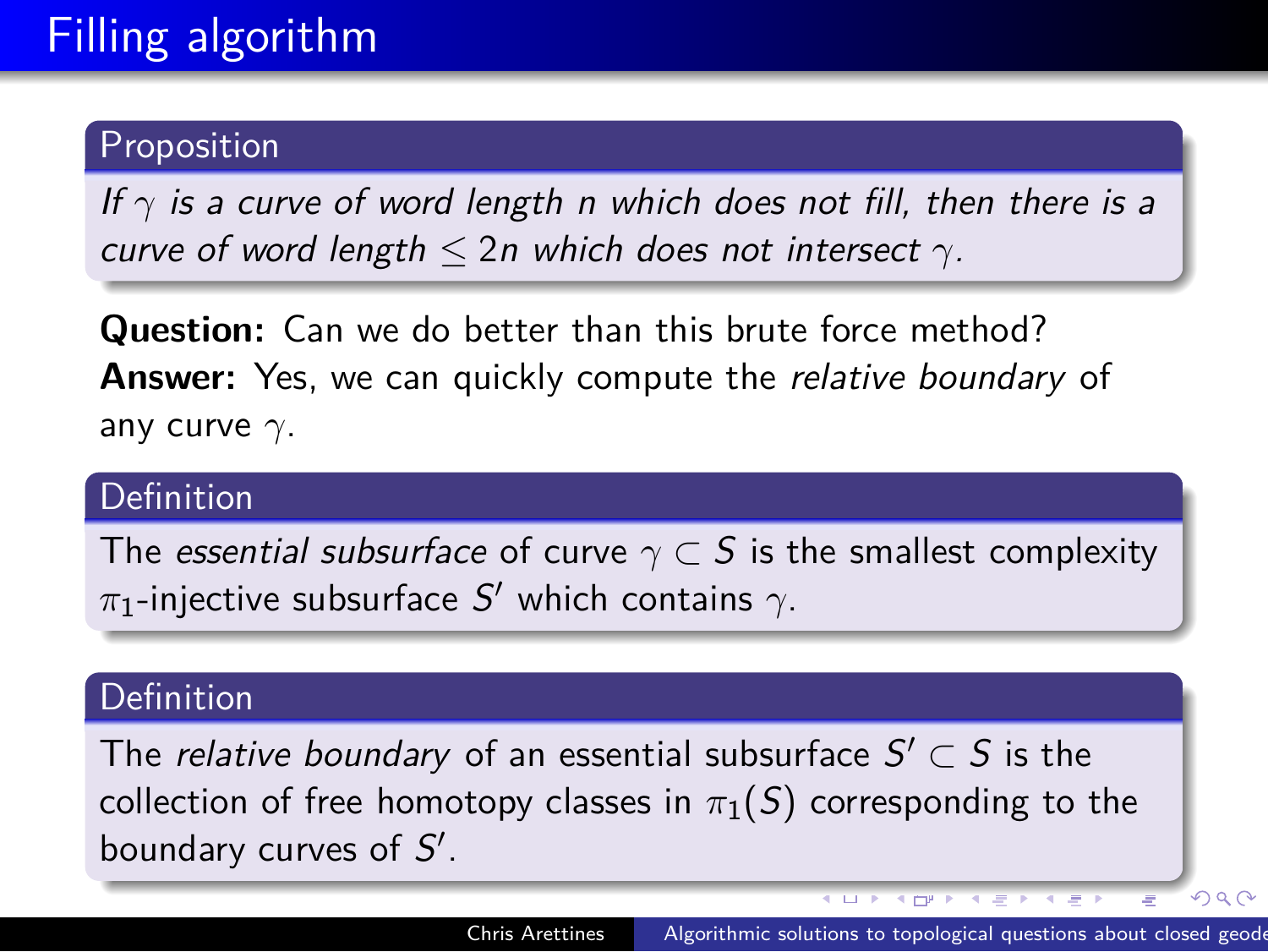**Idea:** Position *γ* minimally using one of the earlier algorithms, and follow the relative boundary of *γ* to see if the boundary words are trivial.



. . . only if the homotoped collection on the right is filling. Figure: The configuration on the right is obtained by compressing all of the interior disks to points. The collection of curves on the left is filling

. .  $\sigma$  $\mathbb{R} \times \mathcal{A} \mathbb{R} \times$ . .  $2QQ$ utions to topological questions about closed geod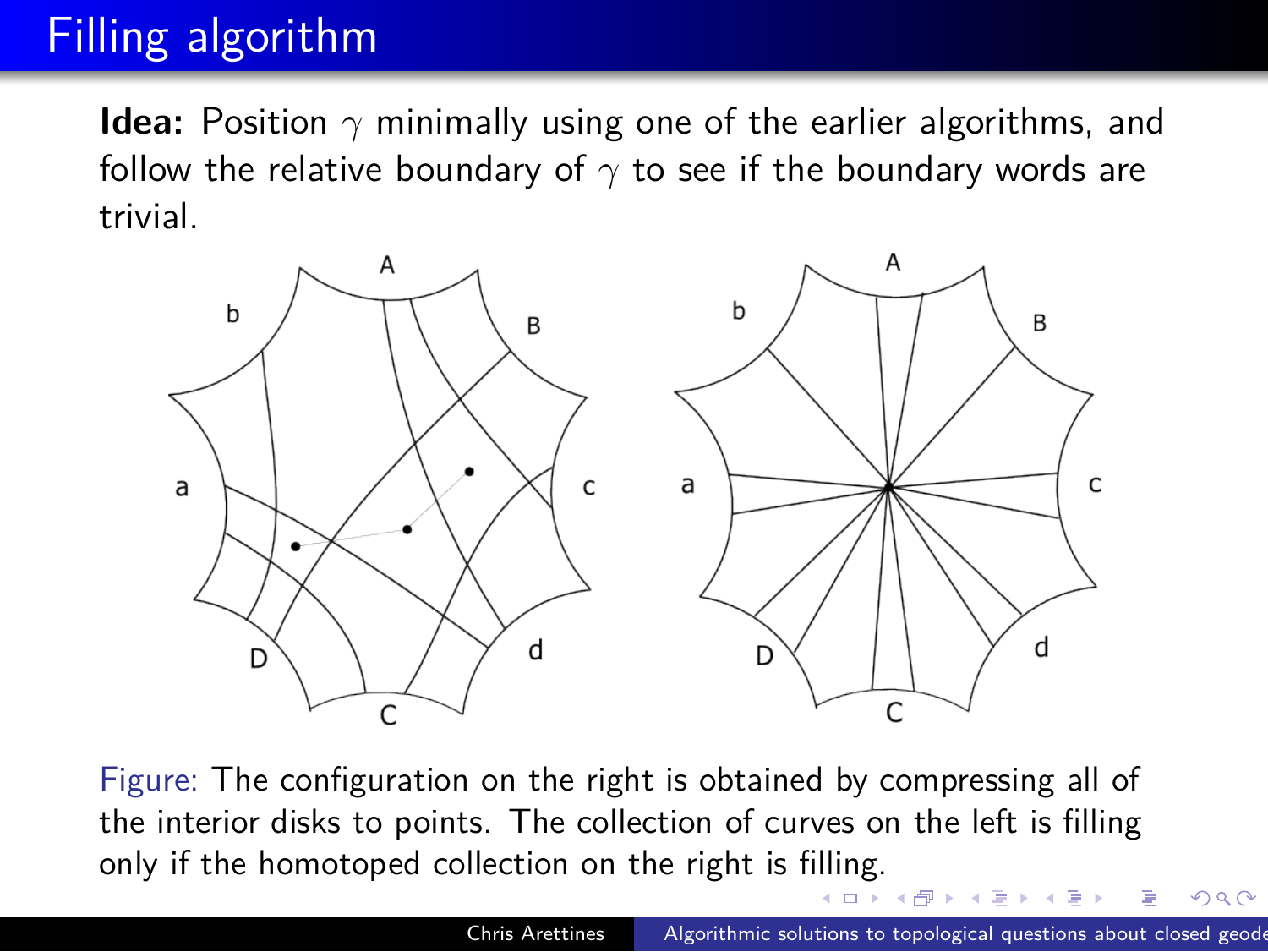#### Definition

A maximal linked chain of segments  $W_1, W_2,...,W_k$  starting at an endpoint w of W<sub>1</sub> along  $\partial P$  is a sequence of segments such that:

- **1** Each  $W_i$  crosses each  $W_{i+1}$
- $\bullet$  Each  $W_j, j > 1$  has an endpoint which is cyclically closer to w in the clockwise direction than any other segment intersecting Wj*−*<sup>1</sup>
- **3** There is no segment intersecting  $W_k$  which has an endpoint closer to w in the clockwise direction than the endpoint of  $W_k$  closer to  $w$  in the clockwise direction.

. This closest endpoint of  $W_k$  will be called the terminal point of the chain and the edge the terminal point lies on will be called the terminal edge.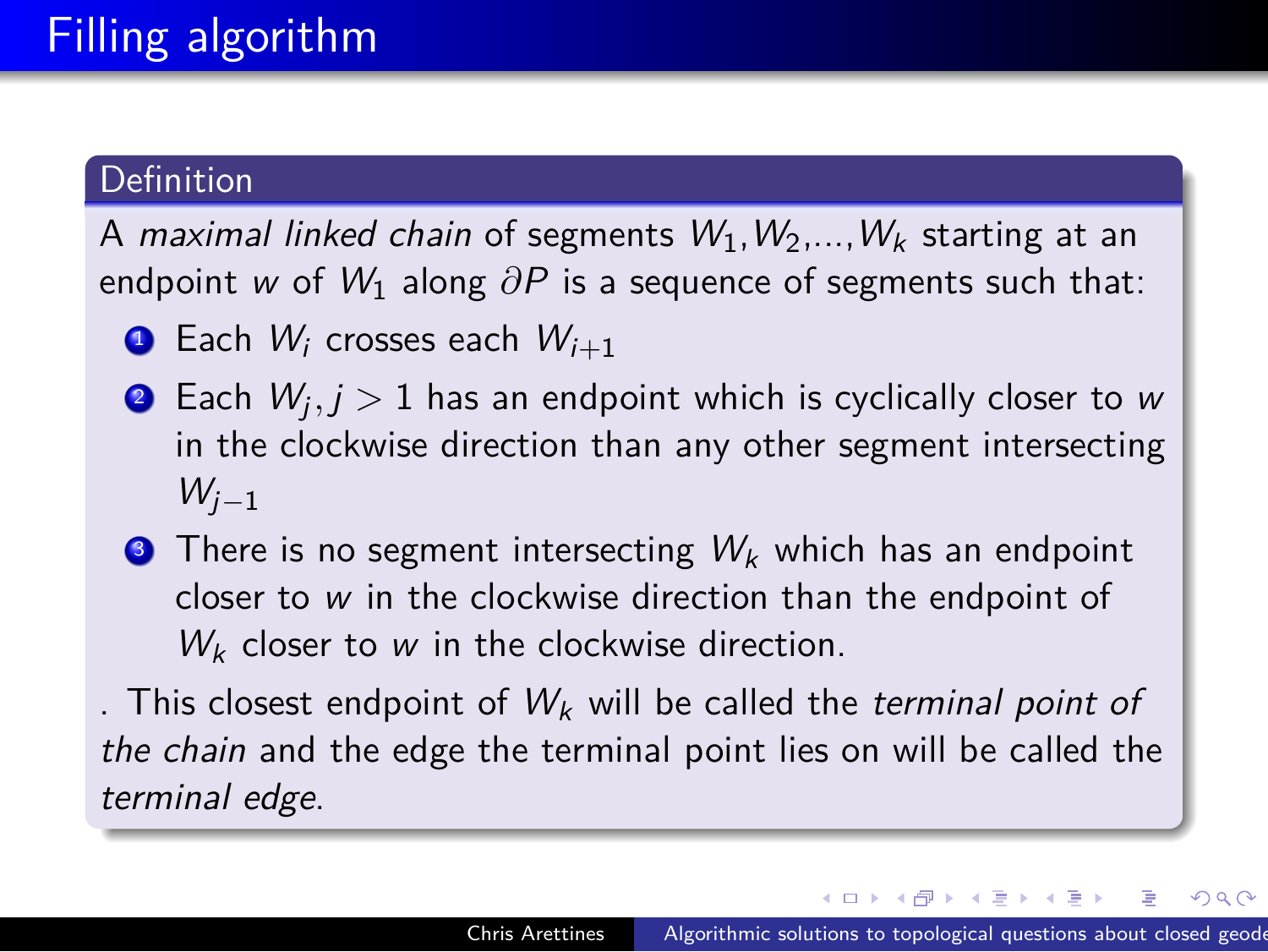### Theorem

The maximal linked chains of *γ* are combined in a unique way to determine the relative boundary of the essential subsurface determined by *γ*. If these words are all trivial, then *γ* is a filling curve.

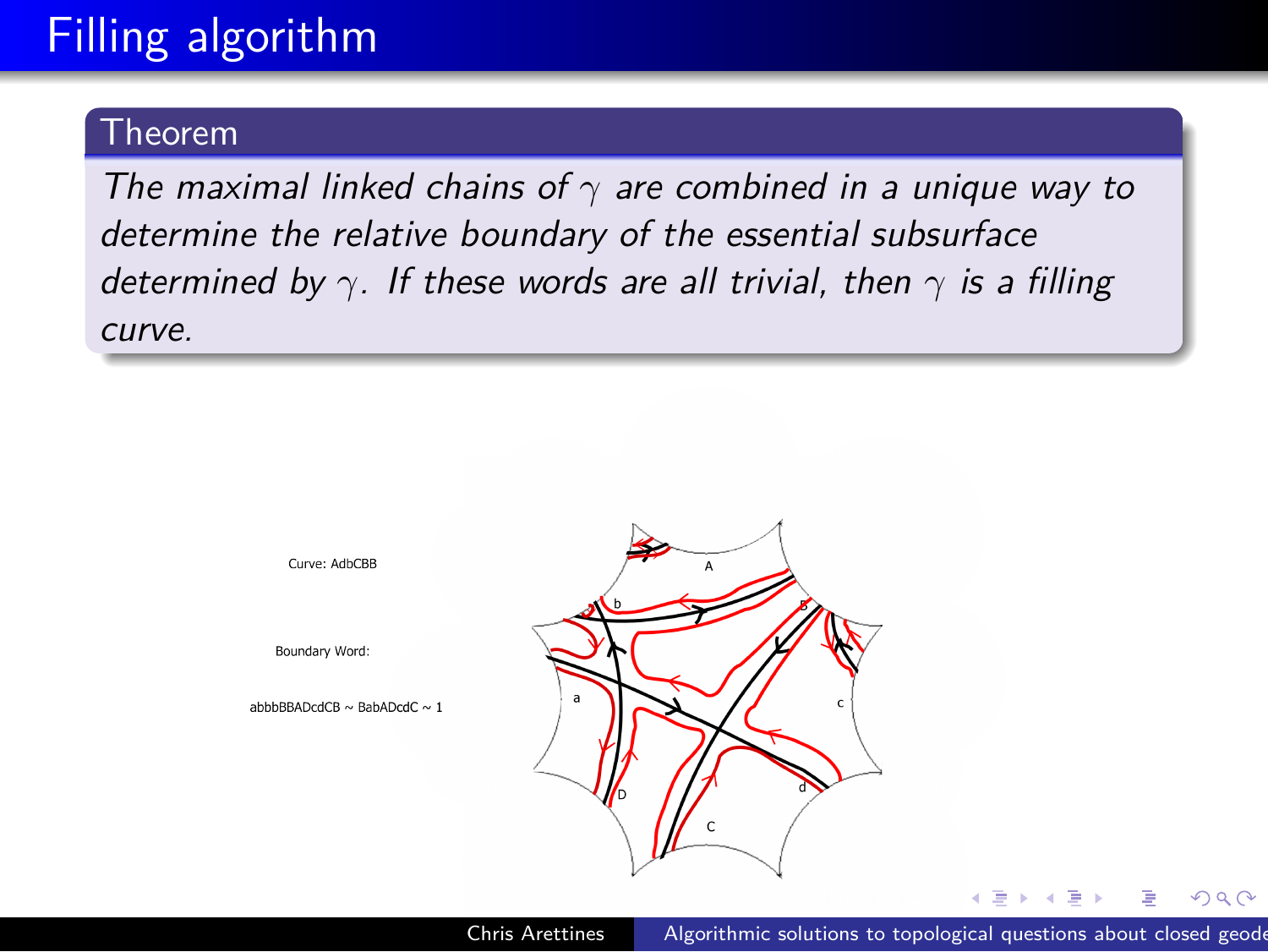Dealing with filling curves on a surface directly can be quite intimidating...



Figure: A pair of simple closed curves which fill a surface of genus 4.

 $\Box \rightarrow \neg \bigoplus \rightarrow \neg \bigoplus \rightarrow \neg \bigoplus \rightarrow \neg \bigoplus \rightarrow \neg \bigoplus$  $2QQ$ solutions to topological questions about closed geode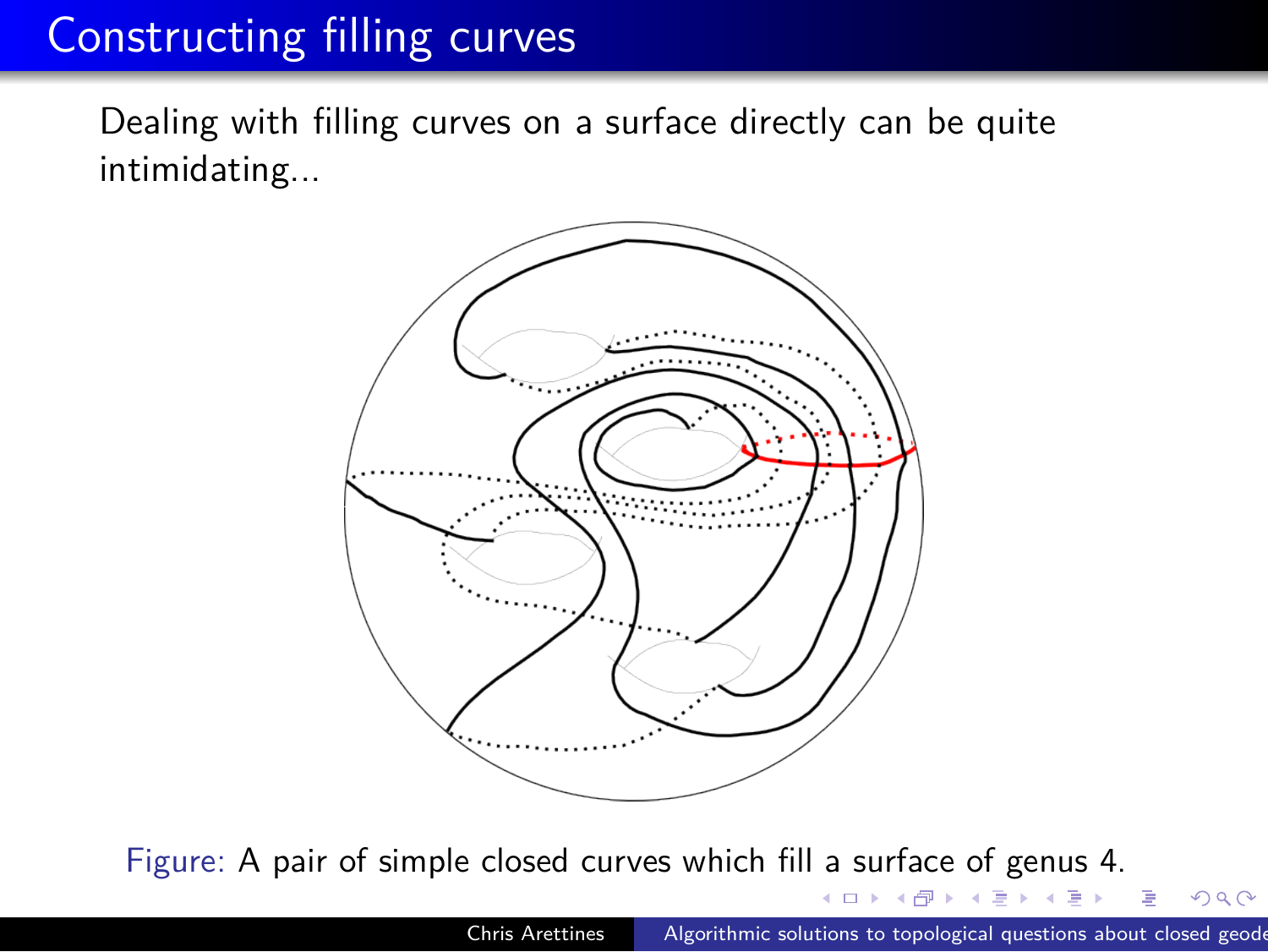### Proposition

If a collection of curves fills a surface  $S_g$ , then the collection of curves must have at least 2g *−* 1 intersections.

**Question:** Are there filling curves with minimal possible number of intersections?

Answer: Yes, which we will see using ribbon graphs.

### Definition

A ribbon graph (or fat graph) is a graph Γ with a chosen cyclic ordering of the half-edges at each vertex of Γ.

A 4-valent ribbon graph defines a curve on a surface with boundary, and by plugging in disks, a curve on a surface without boundary.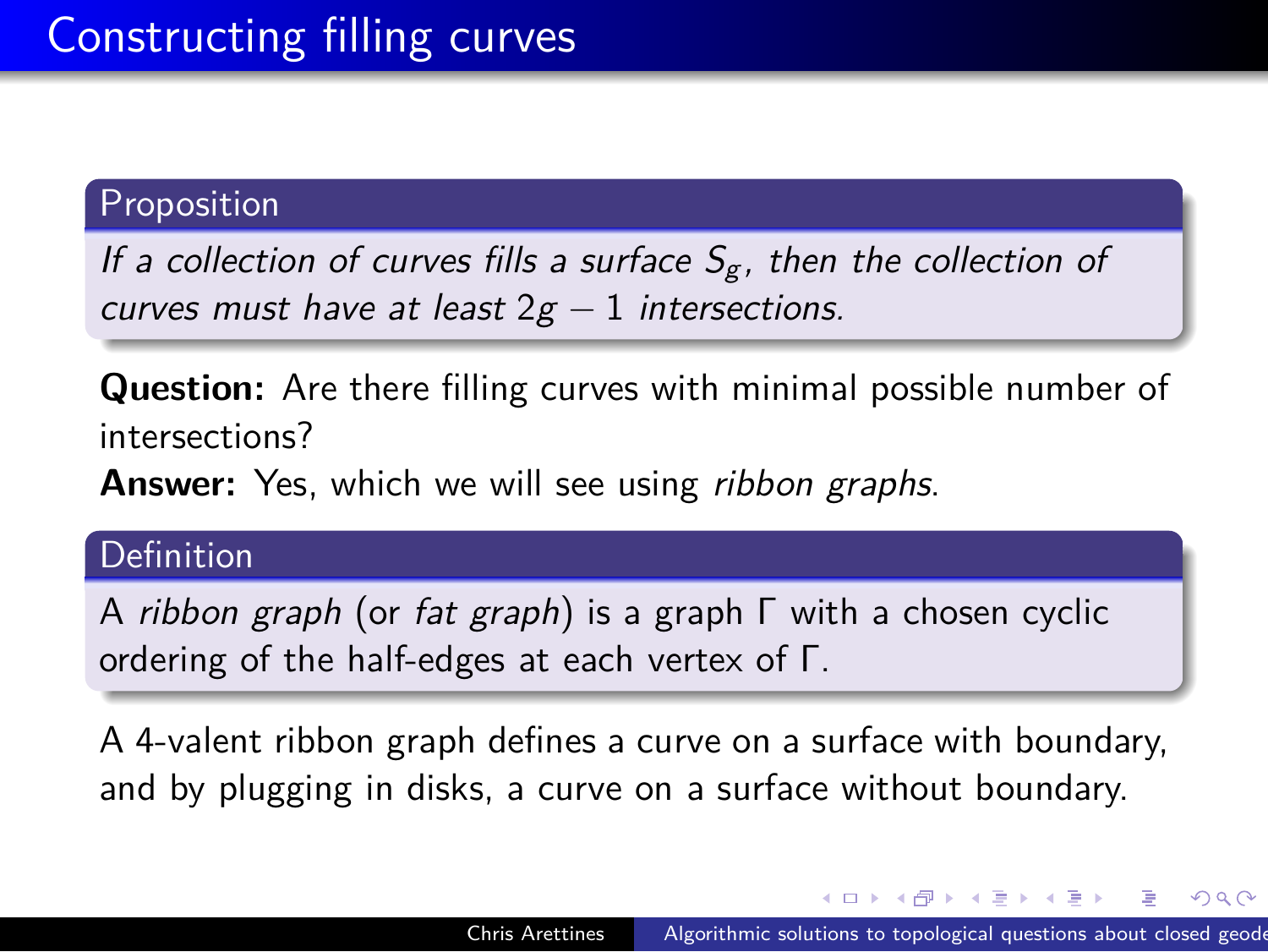**Question:** After we plug in disks to the surface with boundary associated to a ribbon graph, when does the core curve have minimal intersection?

#### Lemma

If a ribbon graph Γ is not minimal and the defined curve contains a monogon, then there is a vertex v and an oriented smooth path p of edges starting and ending at v such that:

- Every path of edges p<sup>'</sup> starting at an intersection with p with orientation o, also intersects p at another point with orientation *−*o.
- If p*′* is a path as in the previous item, then if p*′′* is any path intersecting p*′* , then p*′′* also intersects p.

#### Lemma

If a ribbon graph Γ is not minimal and the defined curve contains a bigon, then Γ has a pair of vertices v and w connected by smooth paths  $p_1$  and  $p_2$  such that:

- Each path p<sup>'</sup> intersecting  $p_1$  or  $p_2$ , must also intersect  $p_1$  or  $p_2$ , with the appropriate orientations at the points of intersection.
- If p*′* is a path as in the previous item, then if p*′′* is any path intersecting p*′* , then p*′′* also intersections p.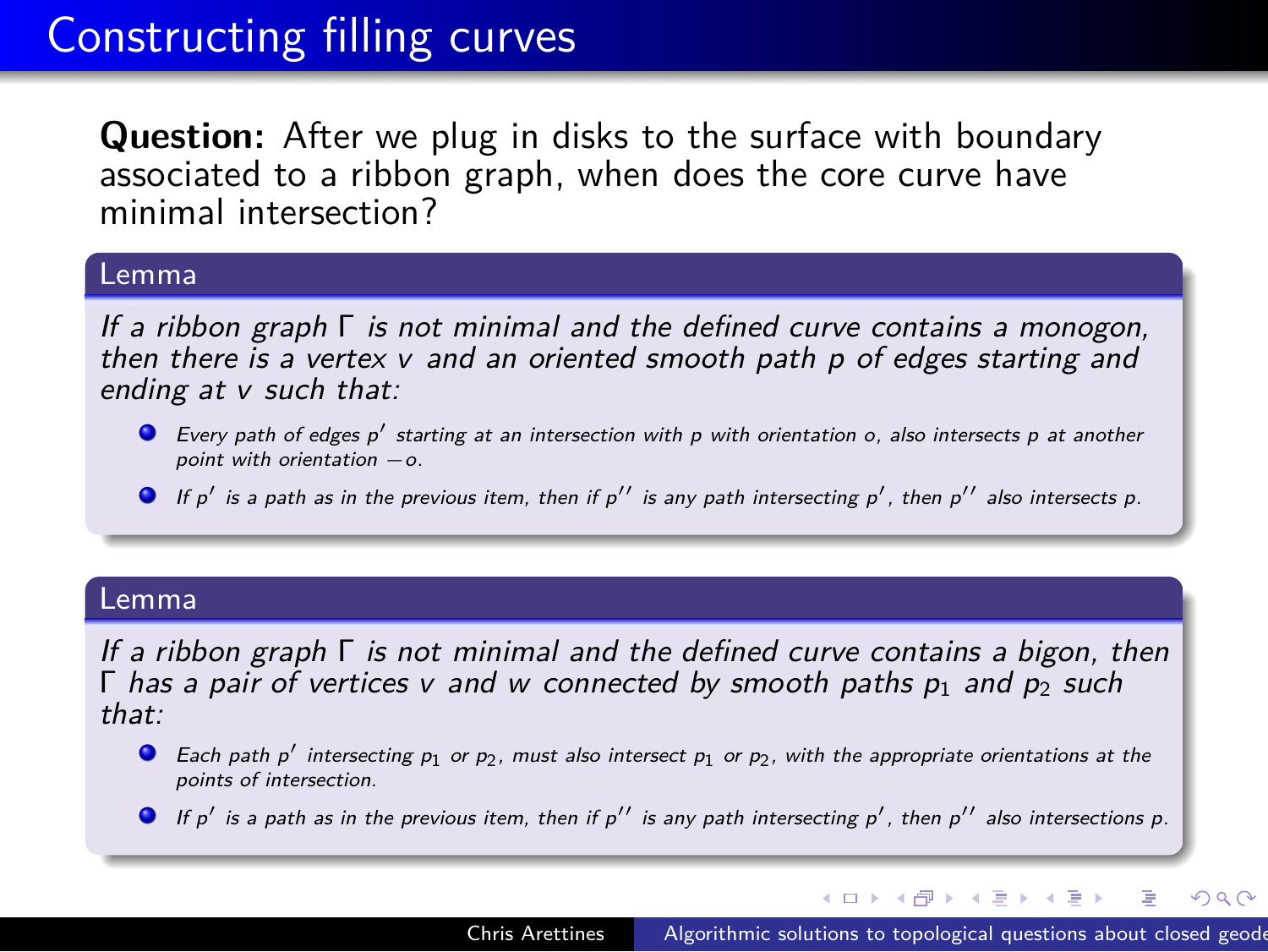

Figure: The left configuration does not determine a bigon, while the right one does.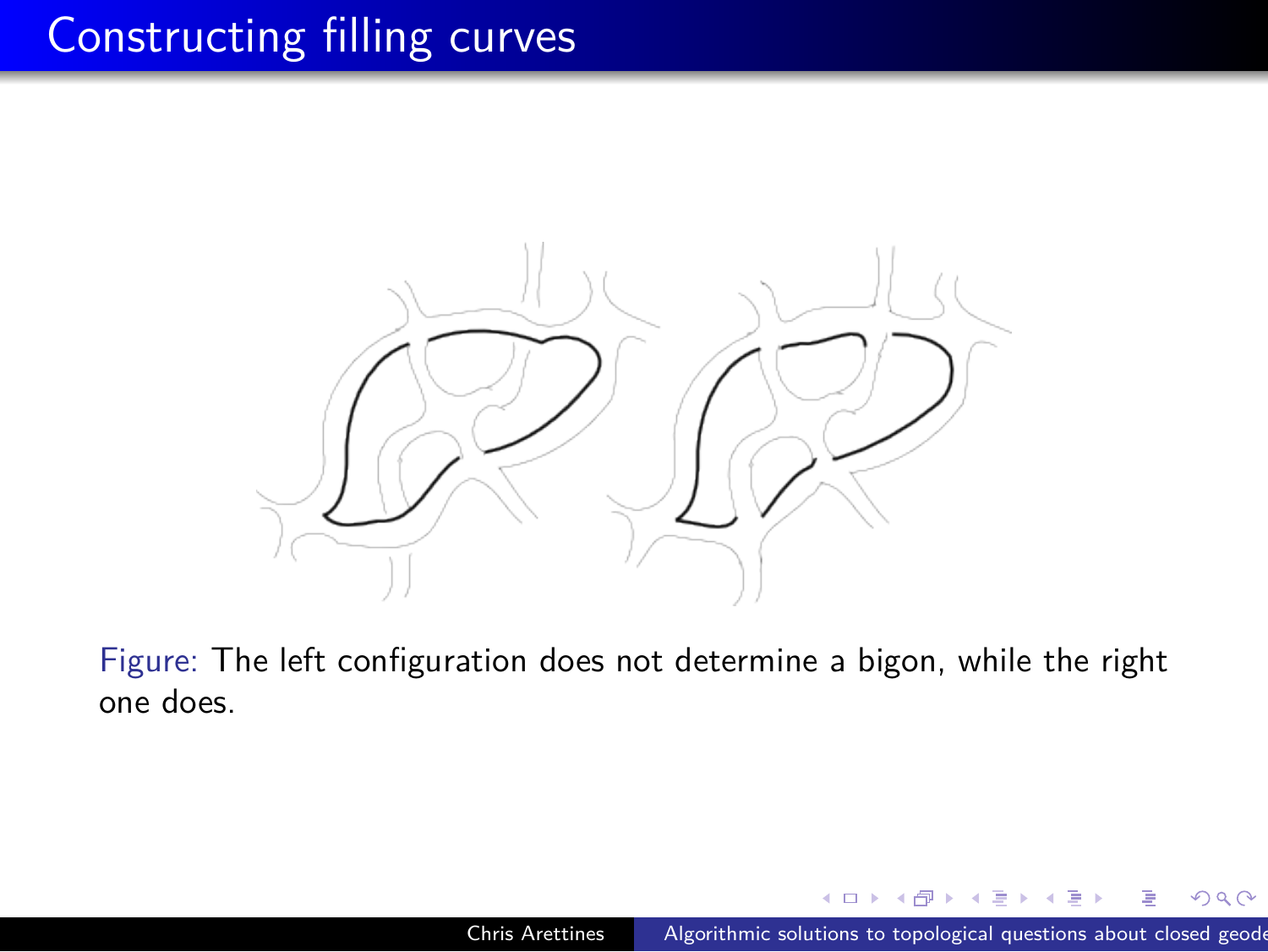### Theorem

For  $g \ge 2$ , there exists a curve  $\gamma$  with  $2g - 1$  self-intersections, whose complement is a single topological disk.

### Theorem

For  $g \ge 2$ , there exists a curve  $\gamma$  with 2g self-intersections, whose complement is a pair of topological disks.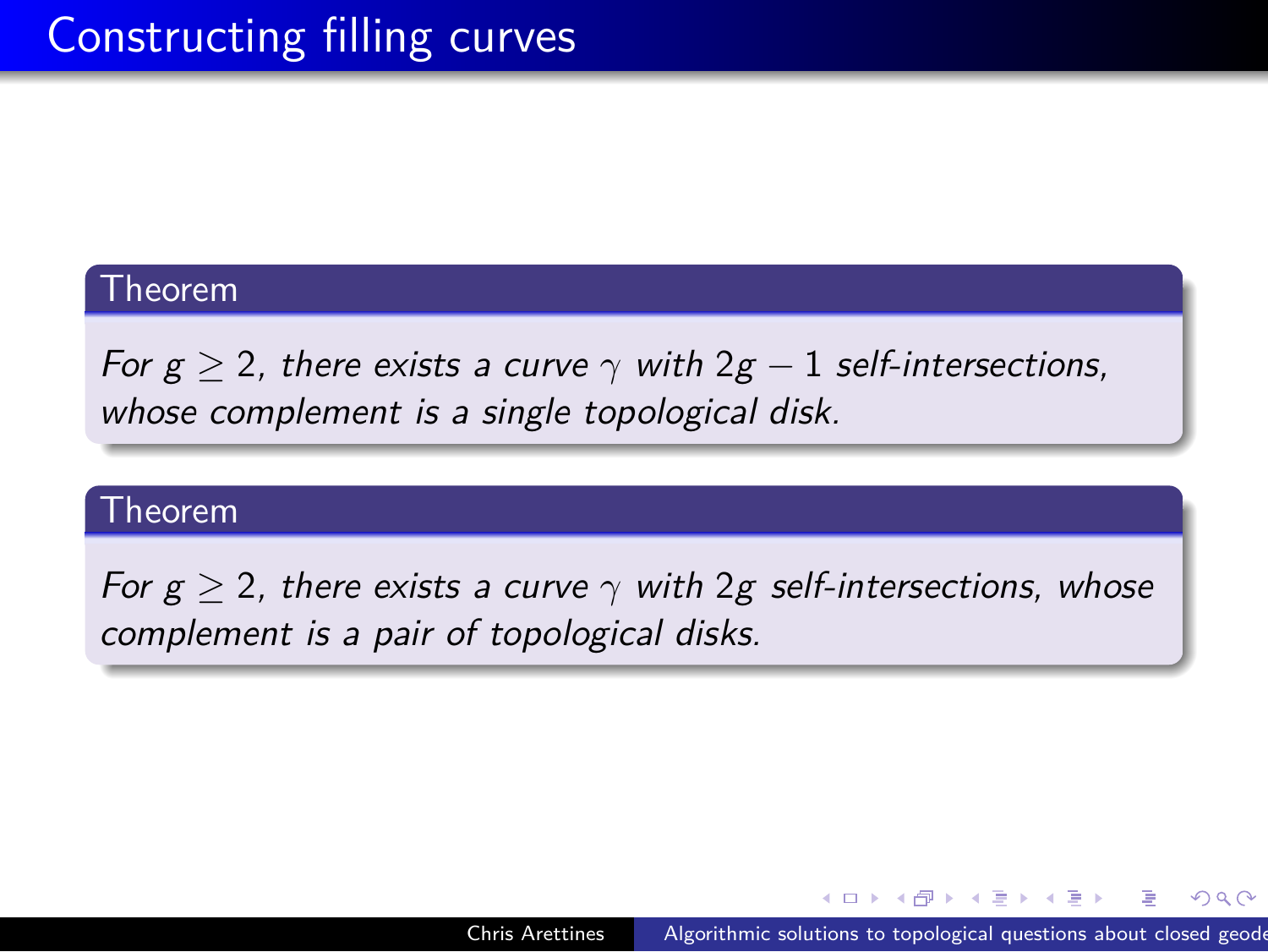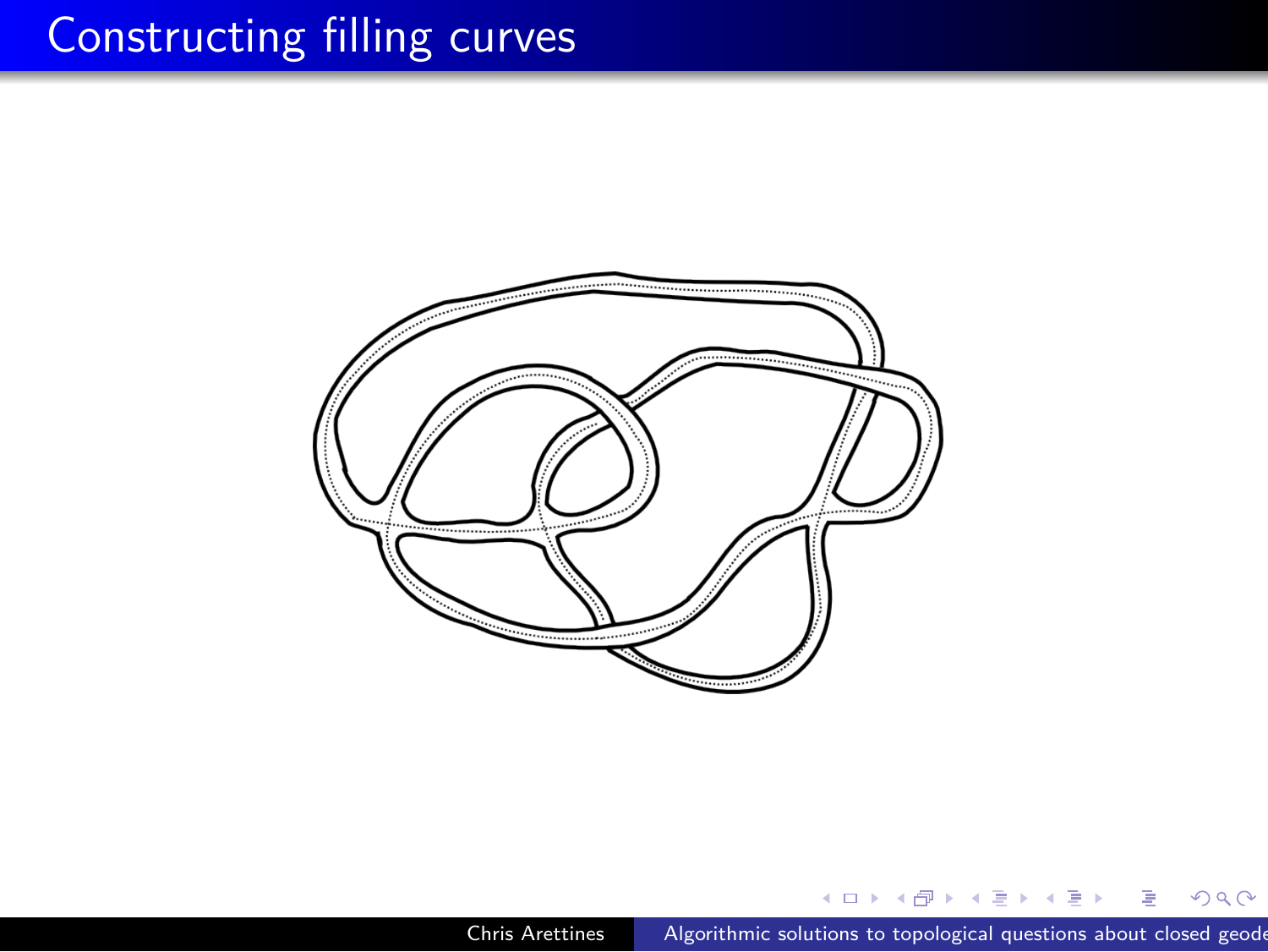

without increasing the number of boundary components.<br>Note that the set of boundary components. Figure: We may attach several of the pieces depicted here side by side. For each piece we attach, we increase the genus of the surface by one

.  $\begin{array}{ccccc} \Xi & \rightarrow & \Xi & \curvearrowleft \mathfrak{A} \; \mathbb{Q} \end{array}$ Chris Arettines **Algorithmic solutions to topological questions about closed geode**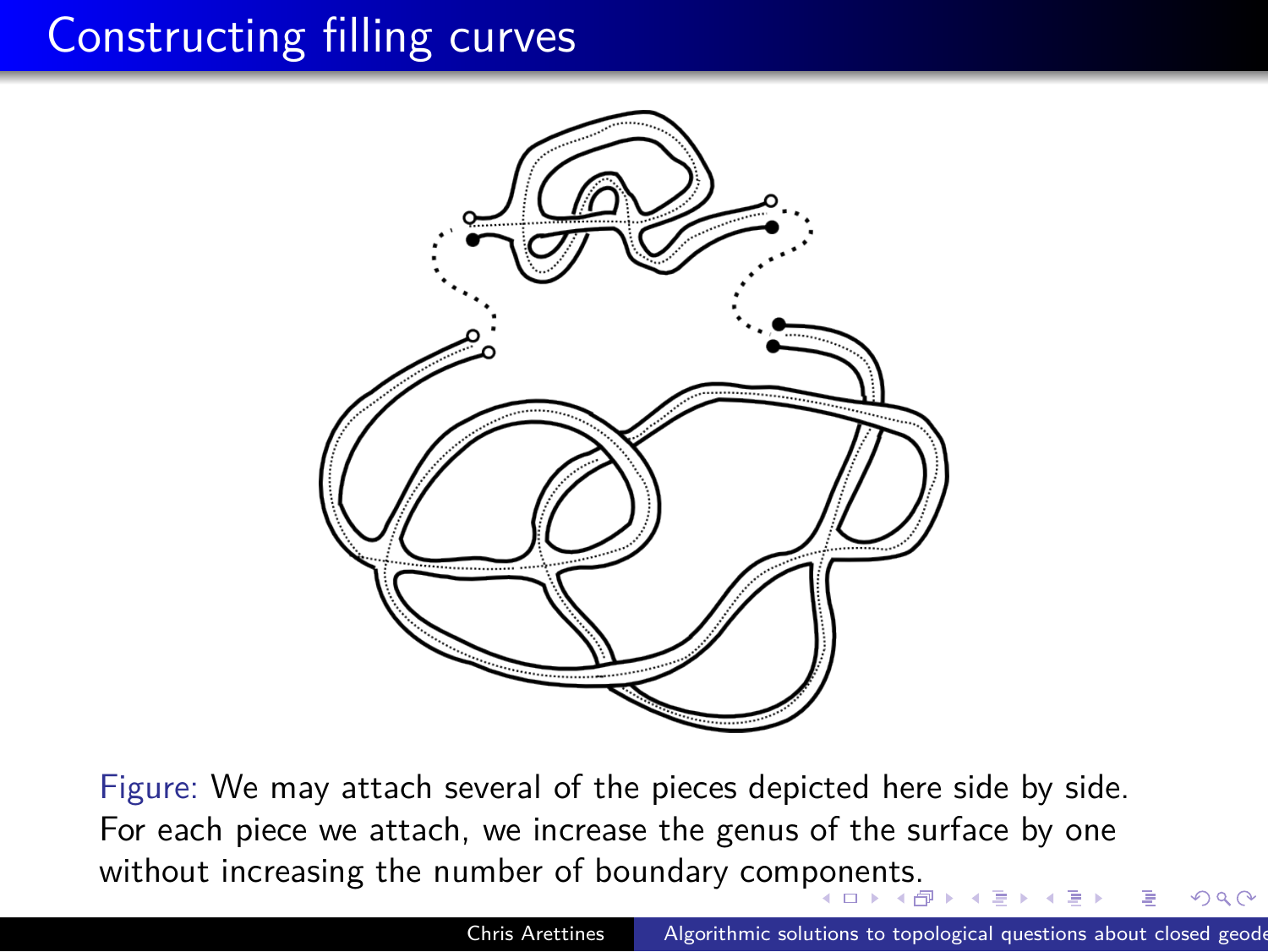

Figure: The larger piece can be glued back up to produce an example in genus 2, while additional pieces can be glued to obtain arbitrarily higher genus examples.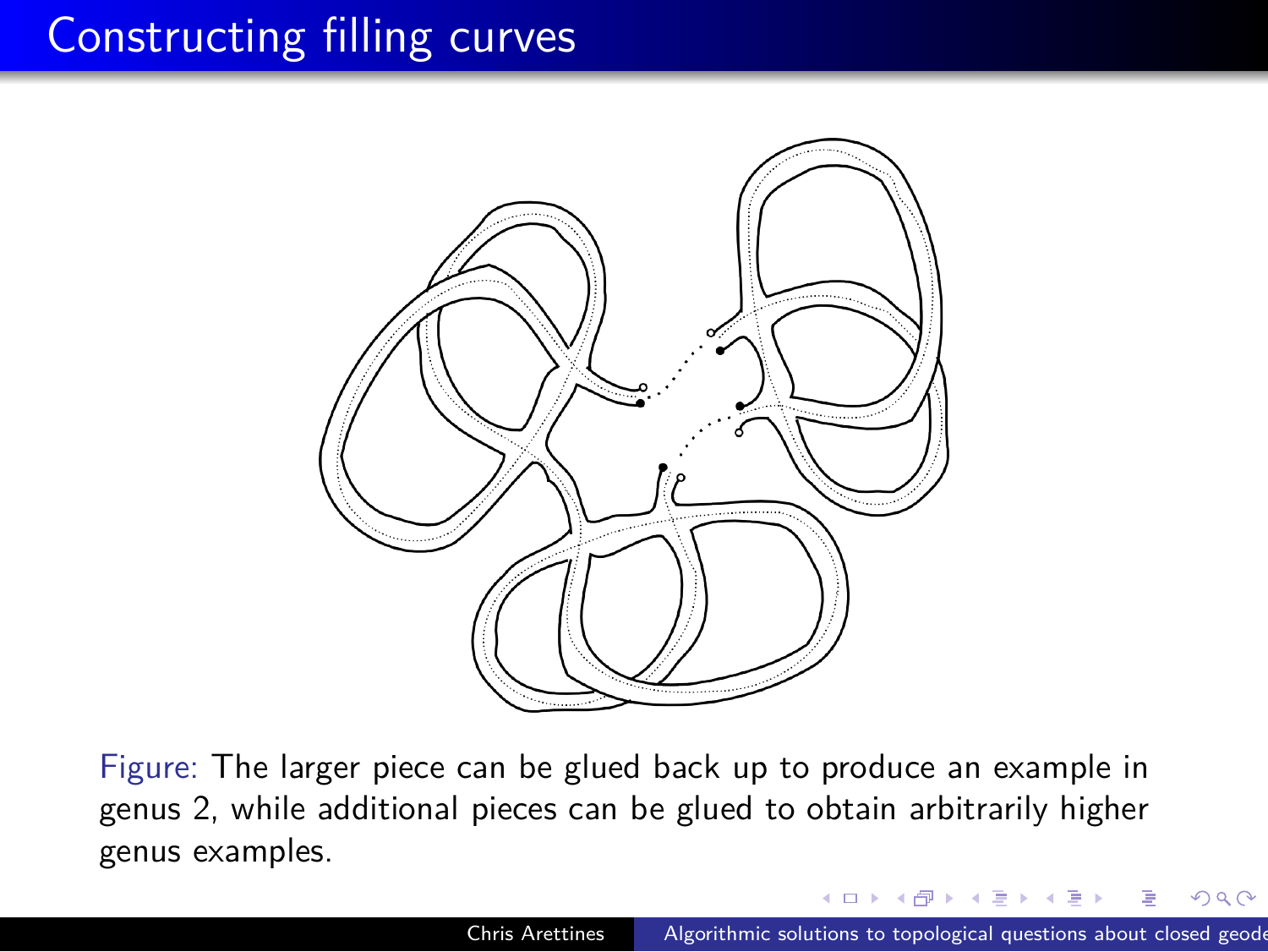### Question

Can every minimally self-intersecting filling curve on a surface  $S_{\rm g}$ be obtained by surgering a minimal filling curve on Sg*−*<sup>1</sup> as in the earlier figure?

### Question

How many homeomorphism classes of minimally self-intersecting filling curves are there? We can obtain different homeomorphism classes by attaching the new piece to different ribbons in the diagram.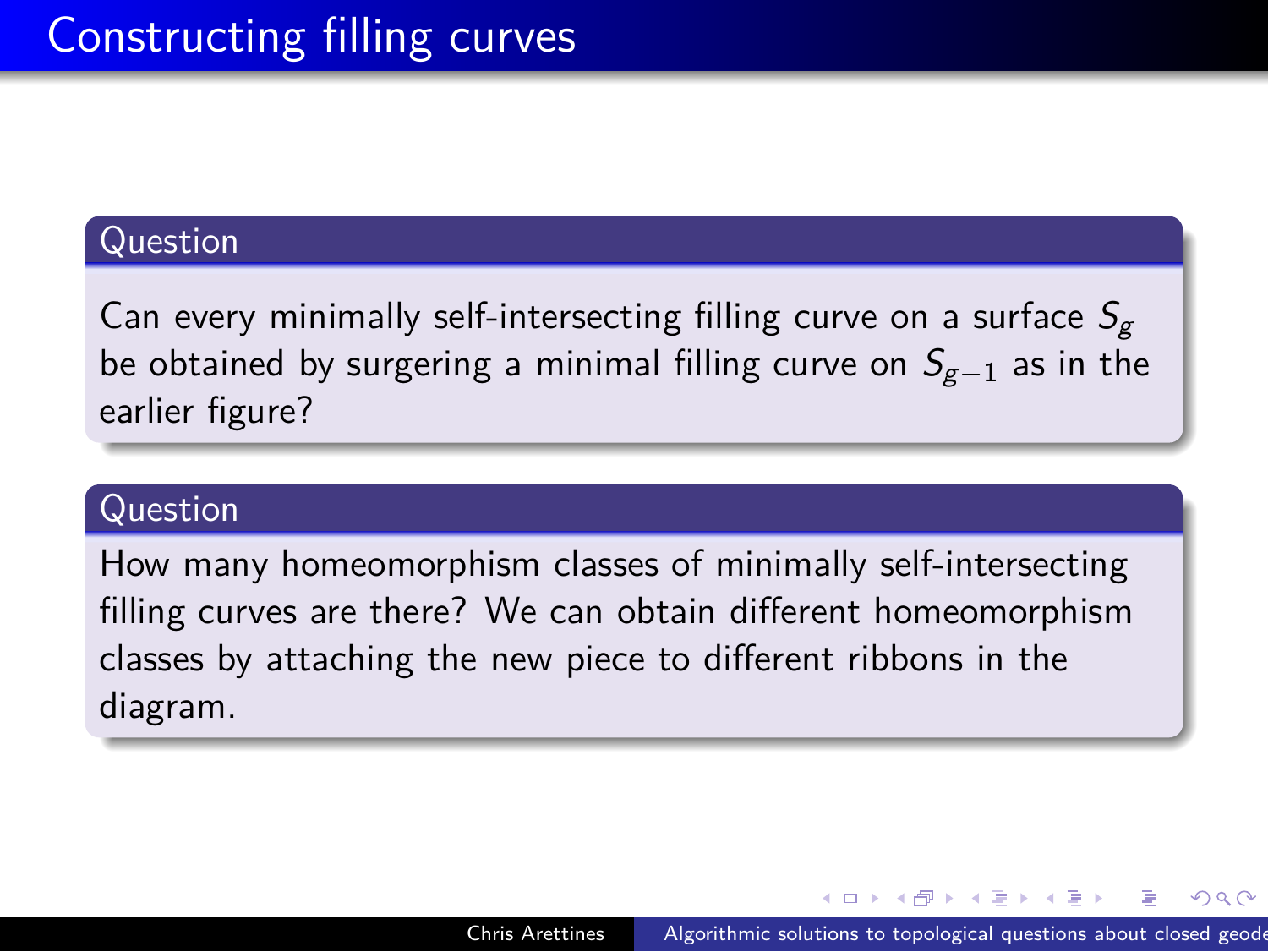Over the next few slides, I'll describe another way we can think about filling curves.

**Observation:** Let  $\gamma_i$  be a collection of filling curves on  $S_g$ ,  $g \geq 2$ whose complement is a single disk (thus with  $k = 2g - 1$  total intersections). Then the ribbon graph can be homotoped to a ribbon bouquet with  $1 + k$  bands and one vertex.

Idea: From original ribbon graph, pick a spanning tree, which has k vertices, and k *−* 1 edges.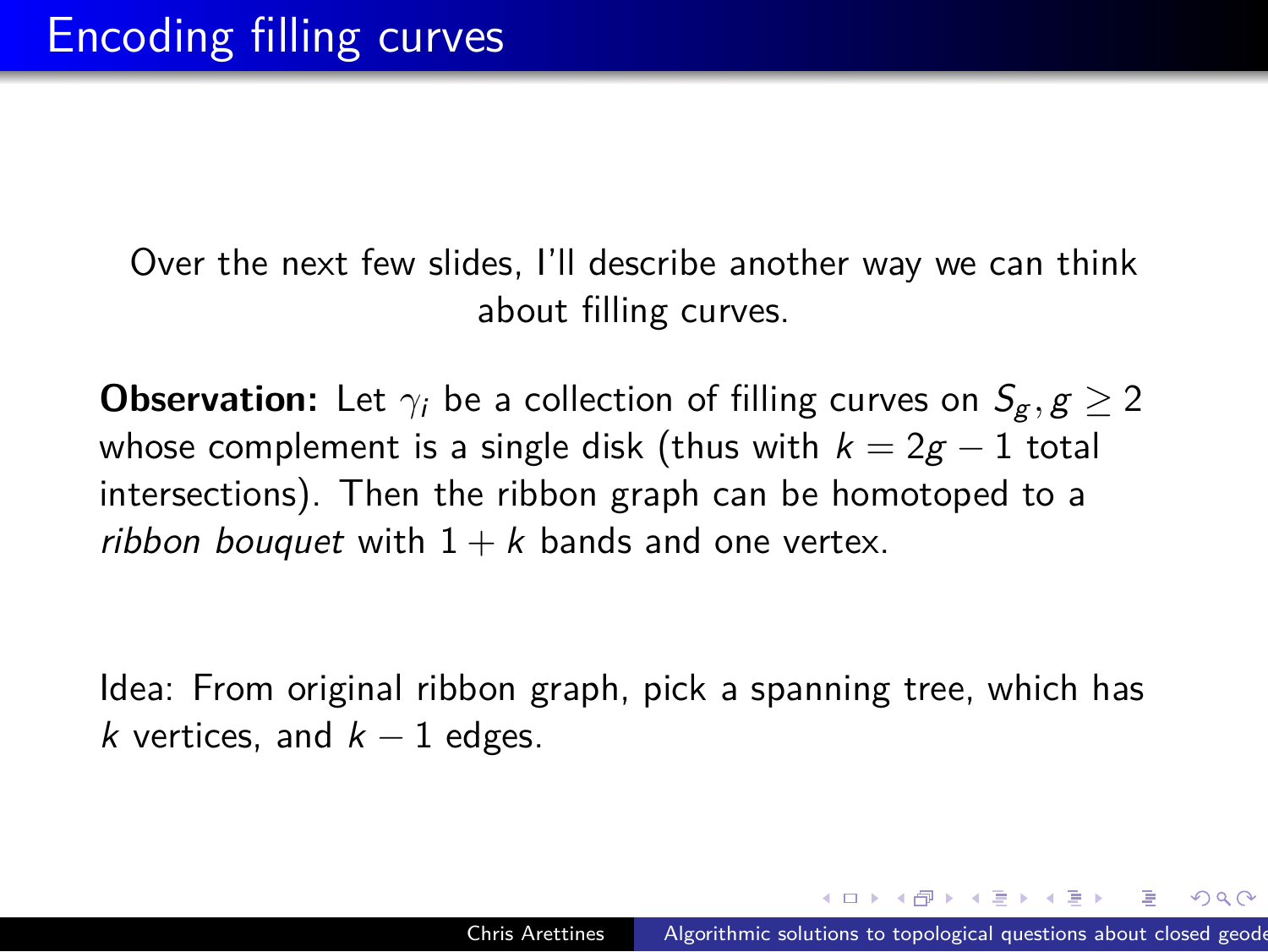**Observation:** Every ribbon bouquet can be encoded by a  $p$ ermutation  $\sigma_r$ , or equivalently, a chord diagram.

### Theorem

Let  $\sigma_f = (123...(2 + 2k))$  be the cyclic permutation shifting the labels 1 through  $2 + 2k$ . Then the number of boundary components of the ribbon bouquet encoded by *σ*<sup>r</sup> is the number of cycles in  $\sigma_r \circ \sigma_f$ .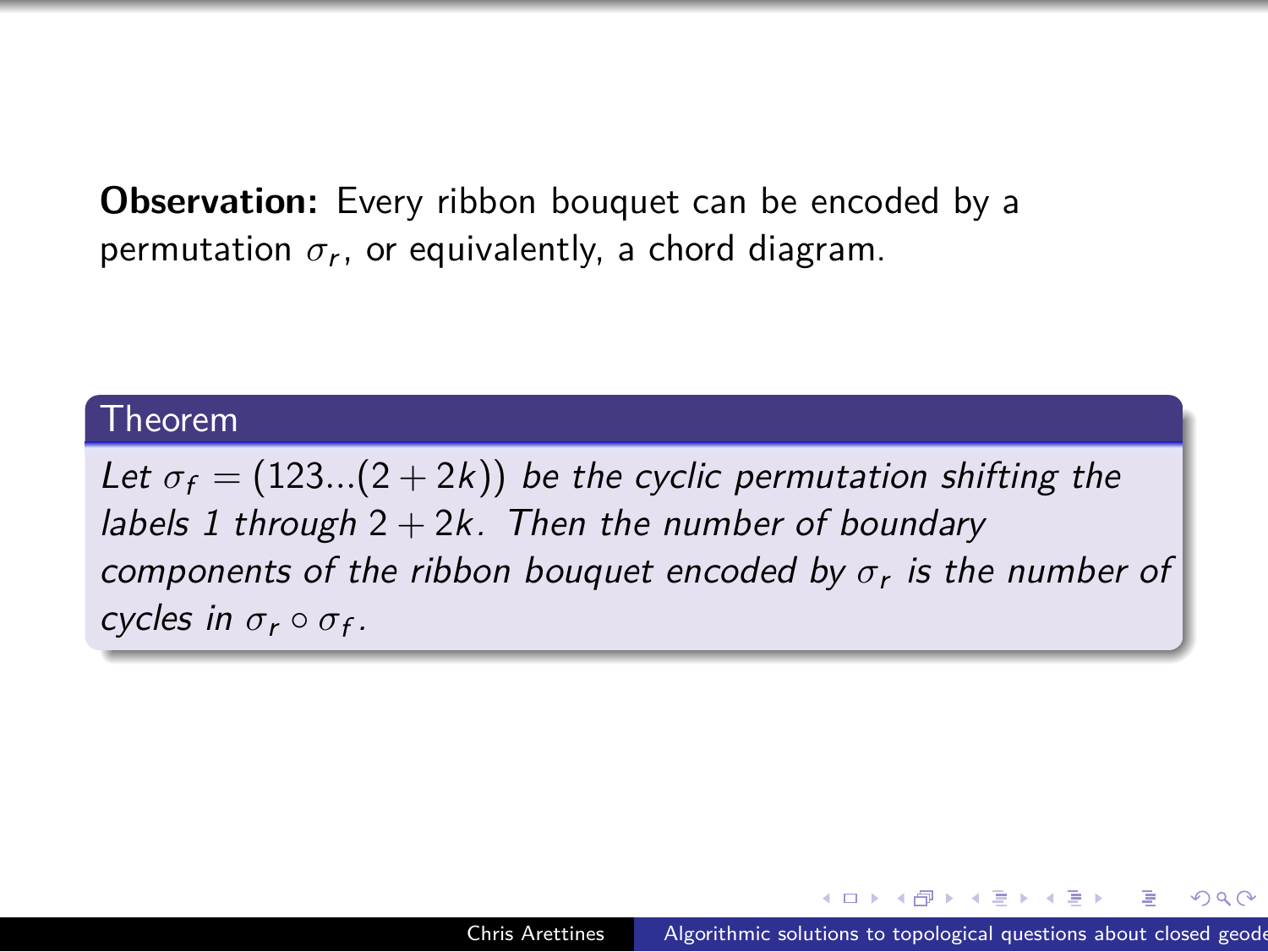**Observation:** Given a ribbon bouquet, we can recover a curve by choosing how to connect the bands. A choice of how to connect the bands corresponds to another chord diagram, or equivalently, a permutation  $\sigma_c$ .

**Question:** Which chord diagram choices preserve the number of boundary components? **Answer:** Tree chord diagrams - chord diagrams whose underlying intersection graph is a tree.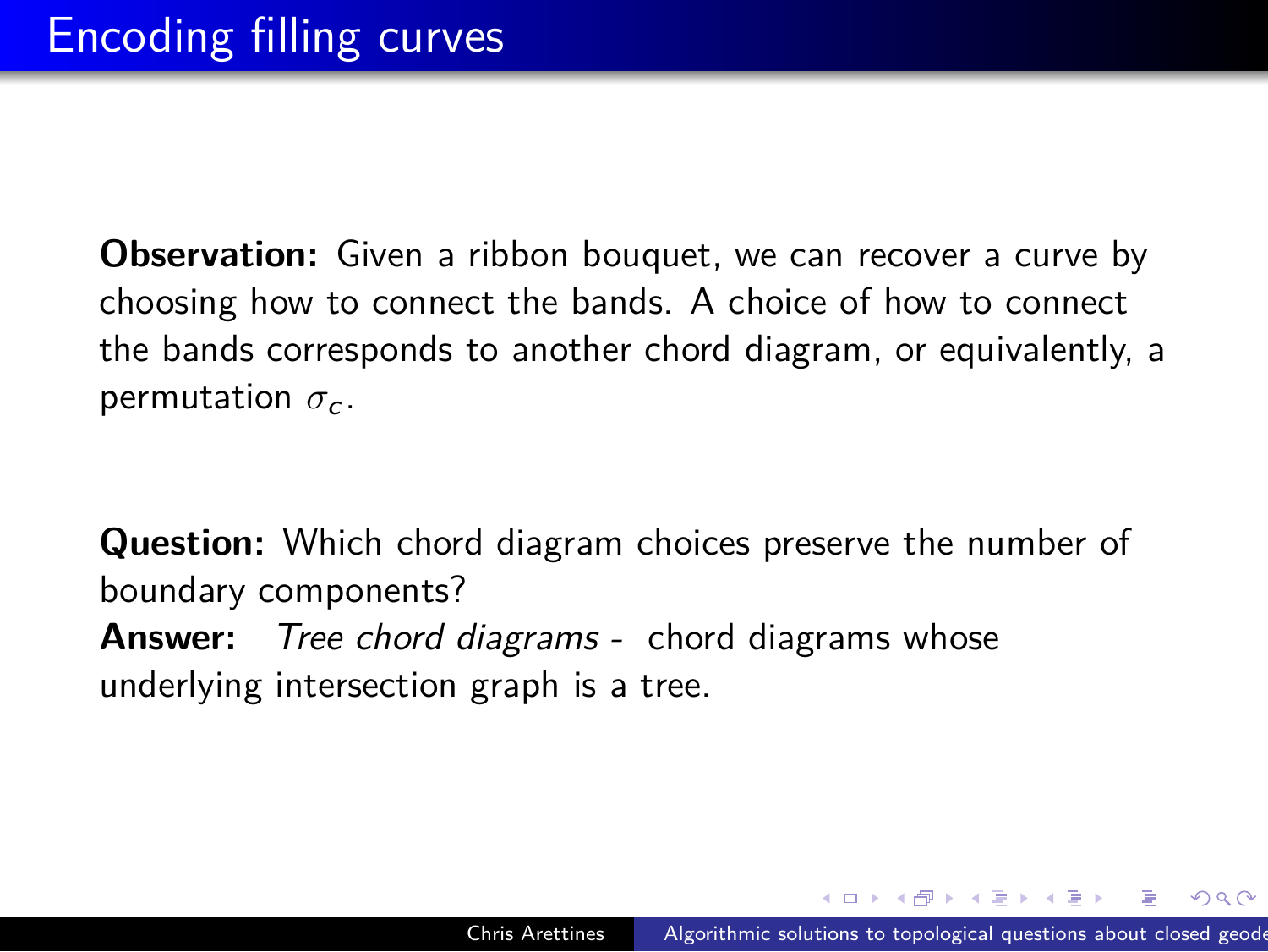So every minimal filling curve can be determined by two permutations  $\sigma_r$  and  $\sigma_c$ , each of which is a product of disjoint transpositions. How many components does this curve have? This is answered by the following:

### Theorem

The number of components of a curve determined by  $\sigma_r$  and  $\sigma_c$  is half the number of cycles in  $\sigma_c \circ \sigma_r$ .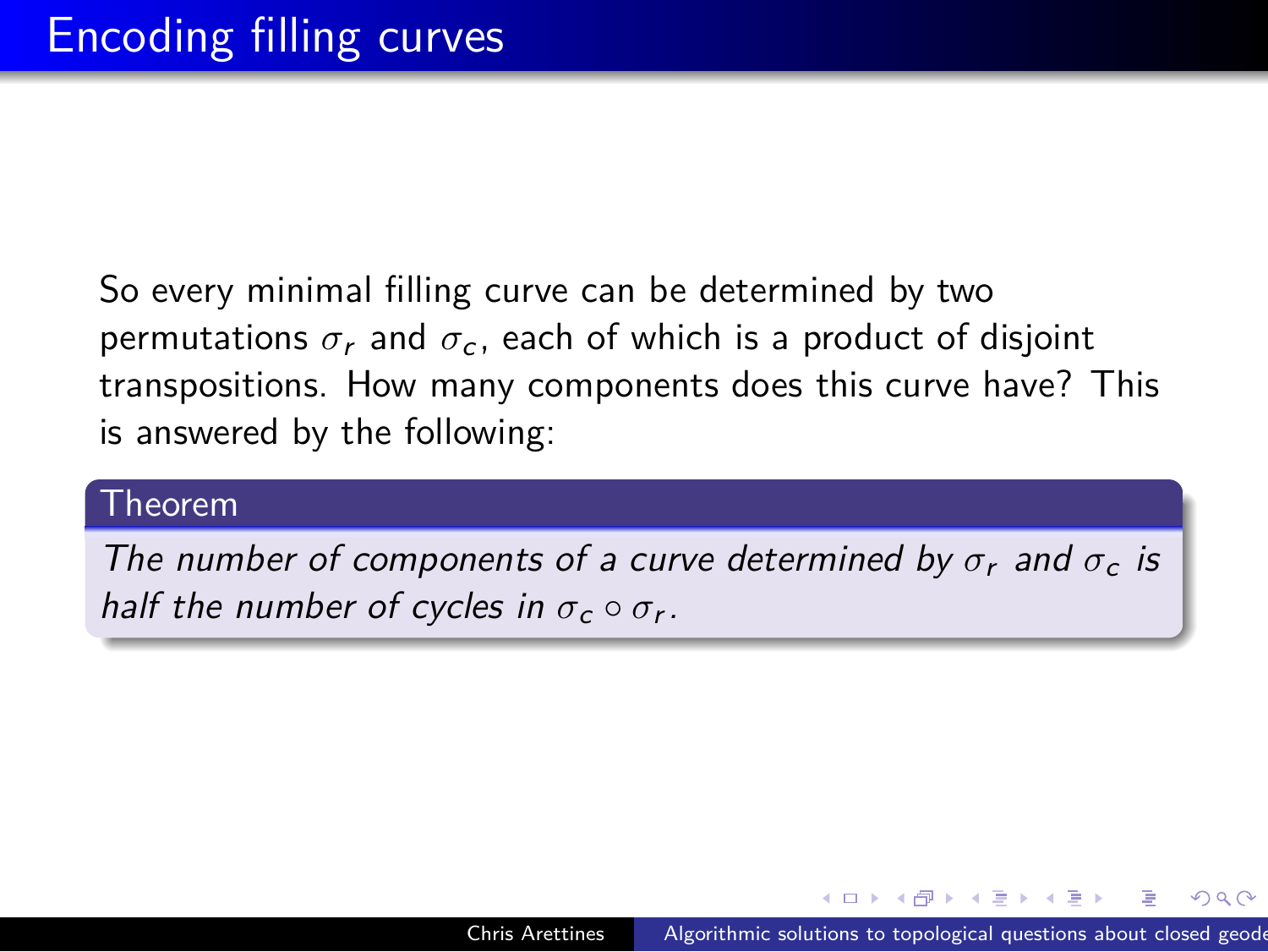This framework might offer an avenue through which to assault the counting orbits question. The counting problems may be easier to tackle in this combinatorial landscape, where we can draw on results about permutations.